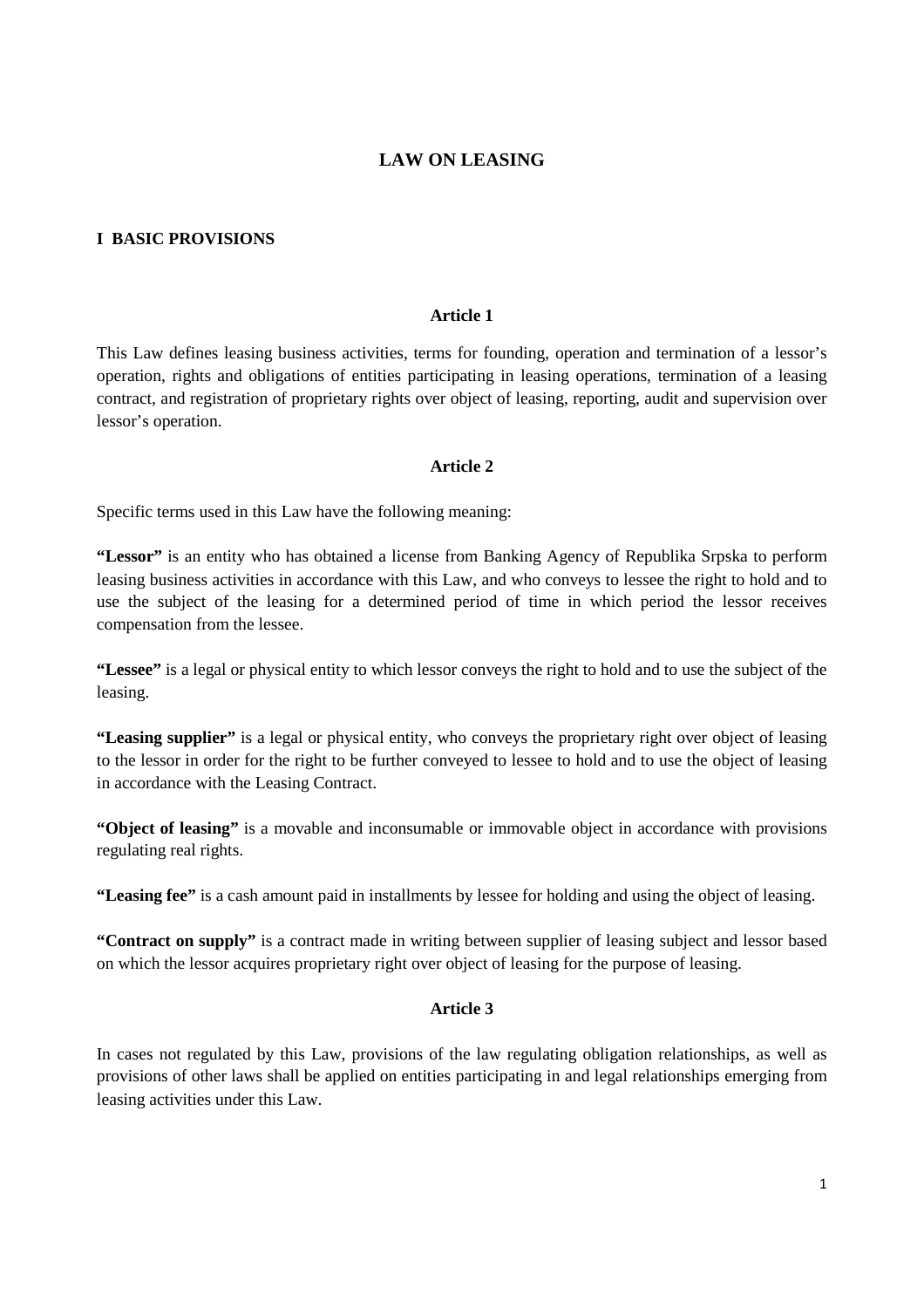## **II LEASING**

#### **Article 4**

Leasing operation is a legal operation in which lessor is transferring to lessee the right to hold and to use object of leasing for a determined period of time with obligation to pay the leasing fee agreed, where lessee has the right to return to lessor or to purchase object of leasing, or to prolong the leasing contract.

#### **Article 5**

Entities participating in a leasing operation are the following: lessor, lessee, and supplier of object of leasing.

#### **Article 6**

Financial leasing is a legal operation in which lessor:

a) concludes with supplier of object of leasing selected by lessee an agreement on supply based on which the lessor is entitled to ownership over the object of leasing in accordance with specification made by lessee and terms which, if related to lessee's interests, are to be approved by the lessee;

b) concludes with lessee an agreement on financial leasing by means of which the lessor is obligated to transfer to the lessee authorization to hold and to use object of leasing for the period of time agreed, and lessee is obligated to pay to the lessor the leasing fee agreed;

c) decides on the amount of the leasing fee based on amortization of the whole value or of the most important part of the object of leasing.

### **Article 7**

An agreement, in which the lessor and the supplier of the object of leasing is the same person, shall not be considered an agreement on financial leasing in the sense of this Law, but, instead, an agreement on operational leasing.

### **Article 8**

In cases not regulated by this Law, provisions of the law on obligatory relationships shall be applied on the agreement on operational leasing in dependence of each particular agreement (lease, sale with monthly repayments, and similar).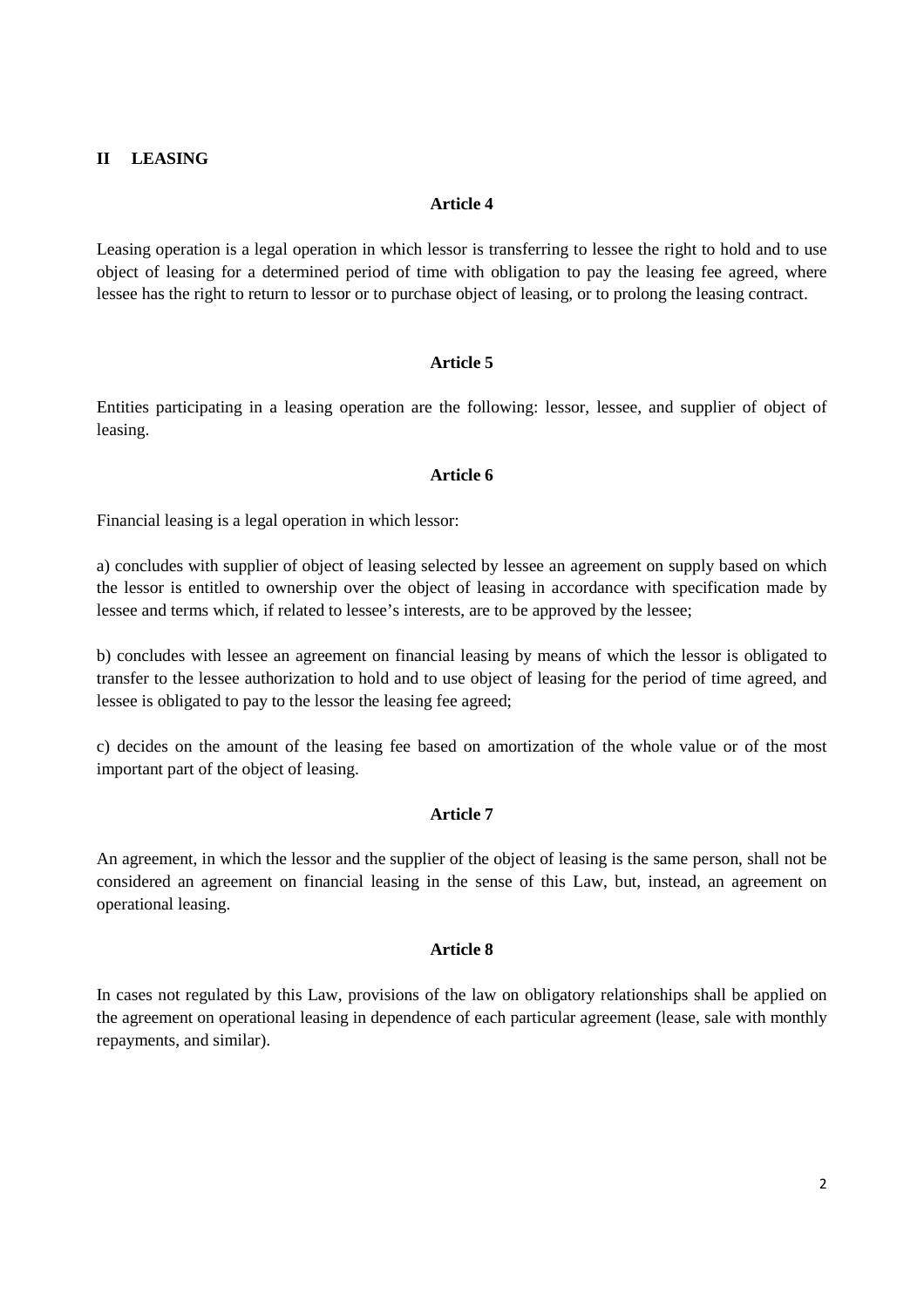(1) Leasing contract is a contract made in writing, where the following elements shall be included:

- a) Data on entities participating in the leasing contract;
- b) Object of leasing with characteristics enabling its identification;
- c) Definition of type of leasing (financial or operational);
- d) The value of the object of leasing;
- e) Time period of leasing duration, which in financial leasing shall not be shorter than two years starting with the date of conclusion of financial leasing contract;
- f) The total amount of leasing fees to be paid by lessee;
- g) Terms, method of payment of leasing fees, and effective interest rate applied in calculation of leasing fees;
- h) Possibility to purchase or to prolong the leasing contract;
- i) Data on the supplier of object of leasing;
- j) Right to assign the object of leasing to other person for use;
- k) Cases to be treated as obligations not met by lessee, and
- l) Penalty interest rate to be paid in cases of obligations not met.
- (2) Besides elements from the Paragraph 1of this Article, the leasing contract may include the following: place, time, and method of supply of object of leasing, ownership over the object of leasing, party that is obligated to insure the object of leasing, and risks against which the object of leasing should be insured, termination of the contract, costs of transportation of object of leasing, mounting and dismantling, as well as current maintenance of the object of leasing, replacement of parts, servicing and technical-technological improvements, training of the staff of the lessee, and other elements on which contract parties reach an agreement.

## **III LEASING OPERATION PERFORMANCE**

- (1) Leasing operation shall be performed only by:
	- a) An entity organized as a joint-stock company with its head-office in Republika Srpska having obtained a license to perform leasing operation (hereinafter: the license) from Banking Agency of Republika Srpska (hereinafter: the Agency);
	- b) An organizational unit having its seat in Republika Srpska and belonging to a lessor registered for leasing operation performance in Federation of Bosnia and Herzegovina, i.e. Brcko District, which has obtained the license from the Agency, and in case of existence of reciprocity for the lessor, with the head-office in Republika Srpska.
- (2) Exceptionally to the Paragraph 1 of this Article, financial leasing operation may be performed also by a bank in accordance with provisions regulating operation of banks in Republika Srpska.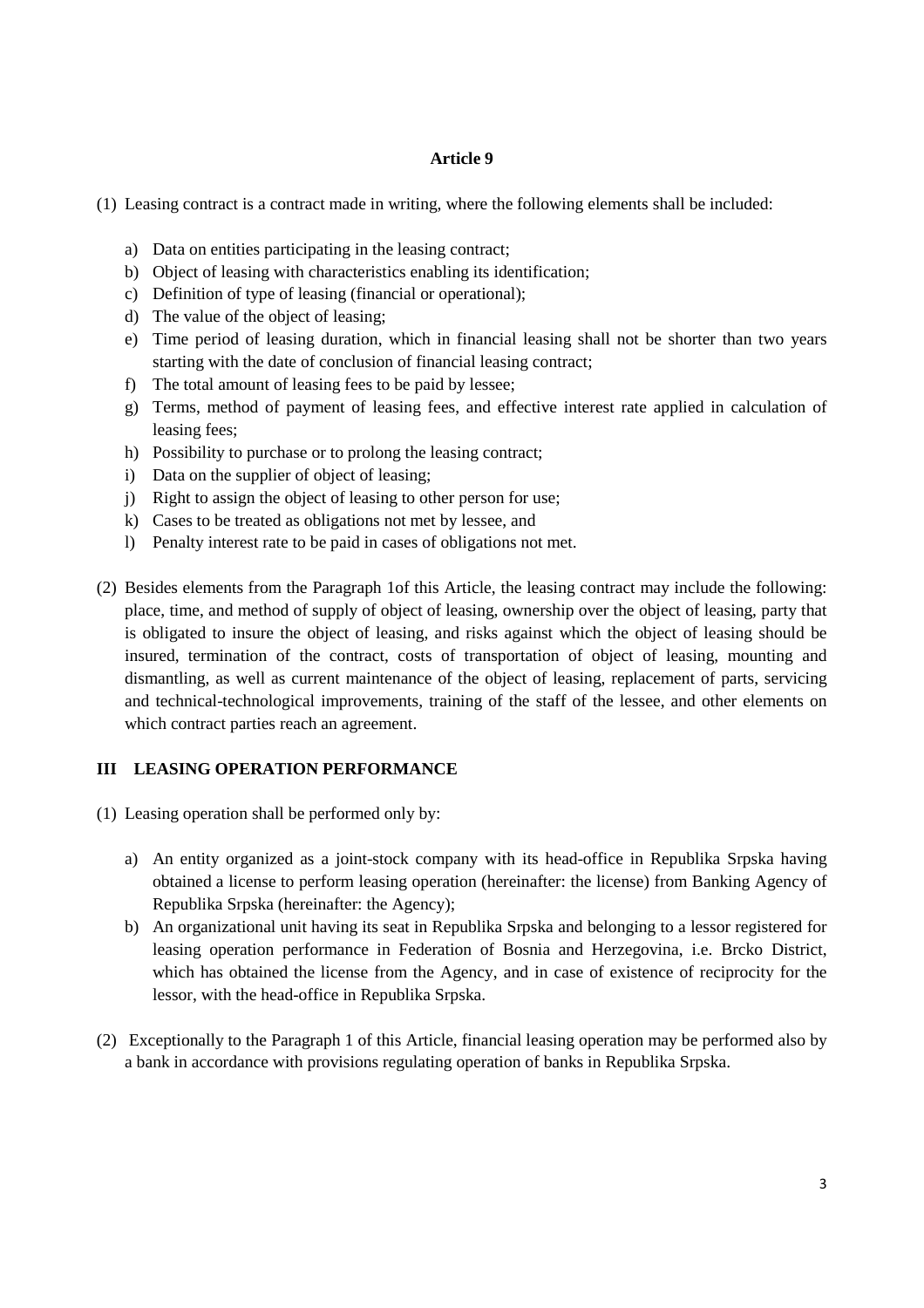(3) The bank from the Paragraph 2 of this Article shall operate under provisions of this Law regulating financial leasing contract, rights and obligations of entities involved in leasing operation, as well as registration of financial leasing contract.

### **Article 11**

- (1) An organizational unit having its seat in Republika Srpska and belonging to a lessor registered for leasing operation performance in Federation of Bosnia and Herzegovina, i.e. Brcko District, shall operate under provisions of this Law, which are related to leasing contract, rights and obligations of entities involved in leasing, registration of leasing contract, reporting and audit, supervision over lessor's operation, and revoking of license.
- (2) The Agency may prescribe in more details method to apply provisions from Paragraph 1 of this Article related to an organizational unit established in Republika Srpska but belonging to a lessor registered for leasing operation in Federation of Bosnia and Herzegovina, i.e. Brcko District.
- (3) An organizational unit established in Republika Srpska belonging to a lessor registered for leasing operation in Federation of Bosnia and Herzegovina, i.e. Brcko District, is a tax payer in Republika Srpska for profit generated in Republika Srpska, and in accordance with provisions regulating this area of operation in Republika Srpska.
- (4) For activities performed in the territory regulated by this Law an organizational unit established in Republika Srpska belonging to a lessor registered for leasing operation in Federation of Bosnia and Herzegovina, i.e. Brcko District, is obligated to maintain business books in accordance with this Law and provisions regulating field of accounting and auditing in Republika Srpska.

- (1) Lessor shall not be entered into the court register before obtaining its operating license from the Agency.
- (2) The term "leasing" may be entered into the court register and it may be used in legal activities only if the license by the Agency has been obtained.
- (3) Application for registration into the court register is to be submitted within 30 days from the date on which the license by the Agency has been obtained.
- (4) The license is issued by the Agency for an undetermined period of time and it is not transferable.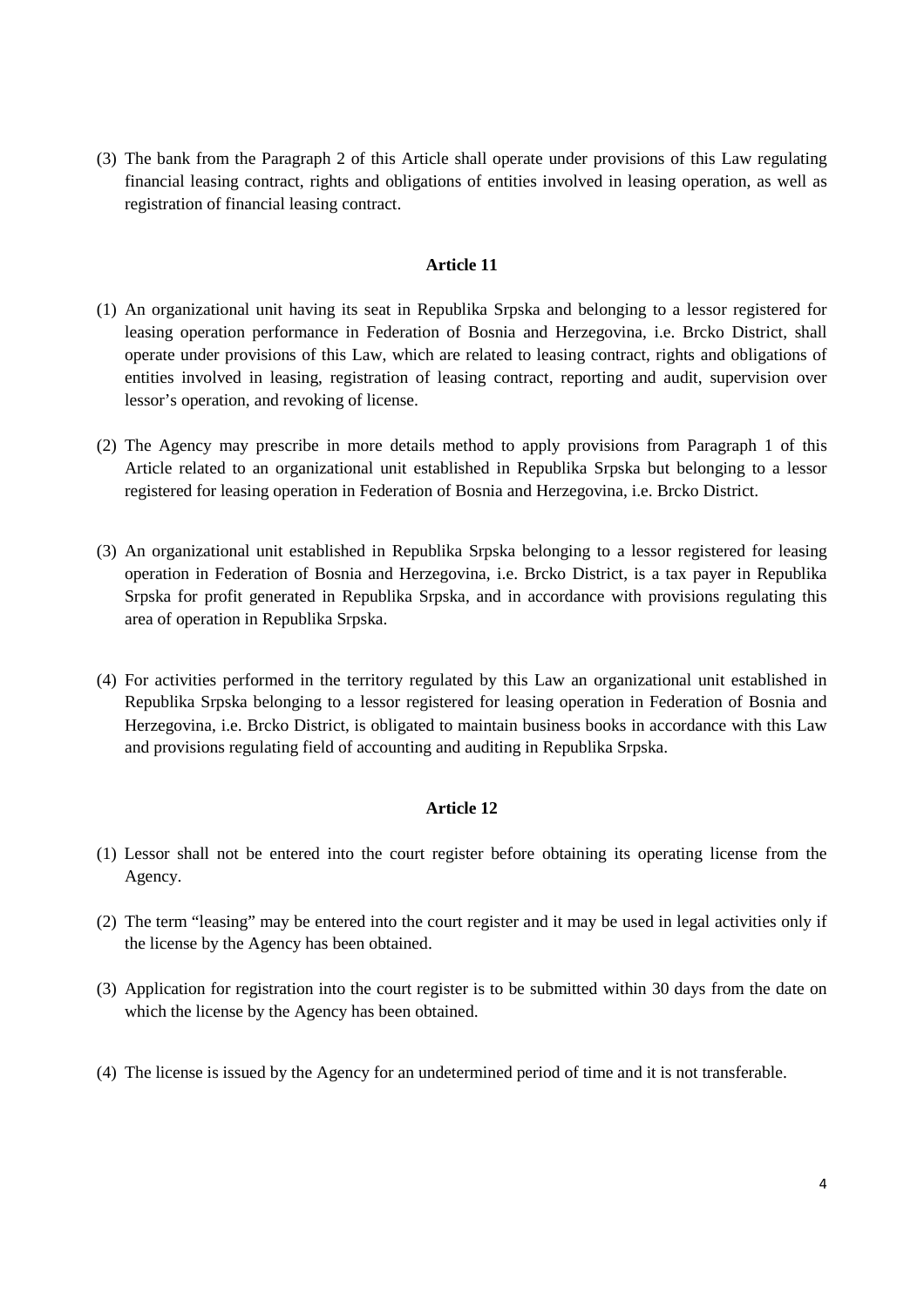(5) The Agency shall issue the license or reject the application from Paragraph 1 of this Article within 60 days after receipt of the application.

### **Article 13**

In cases related to lessor, which are not regulated by this Law, provisions of the Law on Enterprises shall be applied.

## **Article 14**

- (1) Minimum core capital of lessor shall amount to KM 250.000 and it shall be fully paid in cash.
- (2) Core capital of lessor paid in tangibles and right expressed in cash value shall be evaluated by an authorized appraiser.
- (3) Minimum core capital to be maintained by lessor shall not be lower than the amount defined by the Paragraph 1 of this Article.

## **Article 15**

- (1) Basic business activity to be performed by lessor shall be leasing activity.
- (2) Lessor shall not extend credits and loans.
- (3) Exceptionally to Paragraphs 1 and 2 of this Article, a bank as a lessor may perform other business activities in accordance with provisions regulating operation of banks.

## **Article 16**

The following documentation shall be attached to the application submitted by lessor headquartered in Republika Srpska to the Agency for issuance of the license:

- a) Original or verified copy of the founding enactment;
- b) Business plan for the first three years of operation including projection of balance sheet and income statement;
- c) A list of founders of the lessor stating all identification data of founders and their share in core capital;
- d) Other documentation prescribed by the Agency, based on which it is possible to determine whether lessor meets all staff, technical, and organizational requirements to perform leasing activities.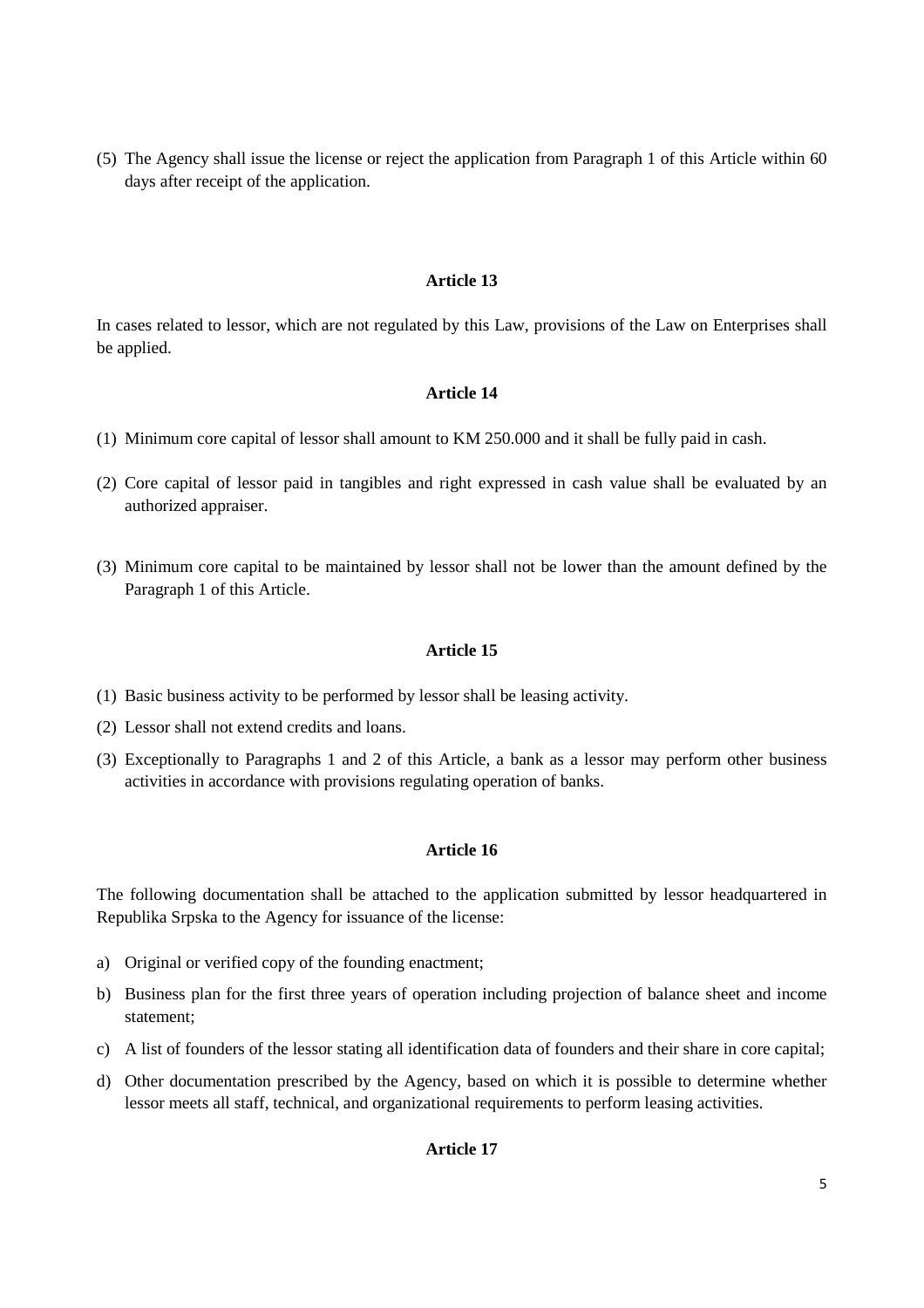- (1) Lessor registered to perform leasing activities in Federation of Bosnia and Herzegovina i.e. Brcko District, may perform such leasing activities in Republika Srpska only by means of its operating units established in Republika Srpska, and if licensed by the Agency to perform leasing activities.
- (2) The following documentation shall be attached to the license application submitted to the Agency by lessor registered to perform leasing activities in Federation of Bosnia and Herzegovina, i.e. Brcko District, when establishing an operating unit in Republika Srpska:
	- a) Statement by the court register of Federation of Bosnia and Herzegovina, i.e. Brcko District, issued not earlier than 30 days ago;
	- b) Enactment on founding of the lessor registered in Federation of Bosnia and Herzegovina, i.e. Brcko District;
	- c) Data on members of bodies;
	- d) Lessor's financial statements for previous three years audited;
	- e) Business plan for the first three years of operation of the operating unit in Republika Srpska;
	- f) Authorized body's decision on founding the operating unit;
	- g) Statement that operating unit shall maintain complete documentation related to its operation in its seat, and that the operating unit shall prepare financial reports in accordance with this Law;
	- h) Approval by the regulator from Federation of Bosnia and Herzegovina, i.e. Brcko District, if such an approval is required;
	- i) Other documentation prescribed by the Agency, based on which it is possible to determine whether lessor meets all staff, technical, and organizational requirements to perform leasing activities.
- (3) As a condition to issue the license for leasing activity performance to a lessor registered to perform leasing activities in Federation of Bosnia and Herzegovina, i.e. Brcko District, and establishing an operating unit in Republika Srpska the Agency may request from the lessor to deposit an amount of money or to provide for an adequate insurance as a guaranty for obligations emerging from business contracts made in the territory of Republika Srpska.

The Agency shall issue a license to engage in leasing activity to a lessor headquartered in Republika Srpska, and to an operating unit with its seat in Republika Srpska being established by a lessor registered to perform leasing activities in Federation of Bosnia and Herzegovina, i.e. Brcko District, only if, on the basis of data available and documentation submitted with the license application, the Agency may conclude that the lessor is eligible to operate in accordance with provisions of this Law considering its financial, management, organizational, staff, and technical capacities.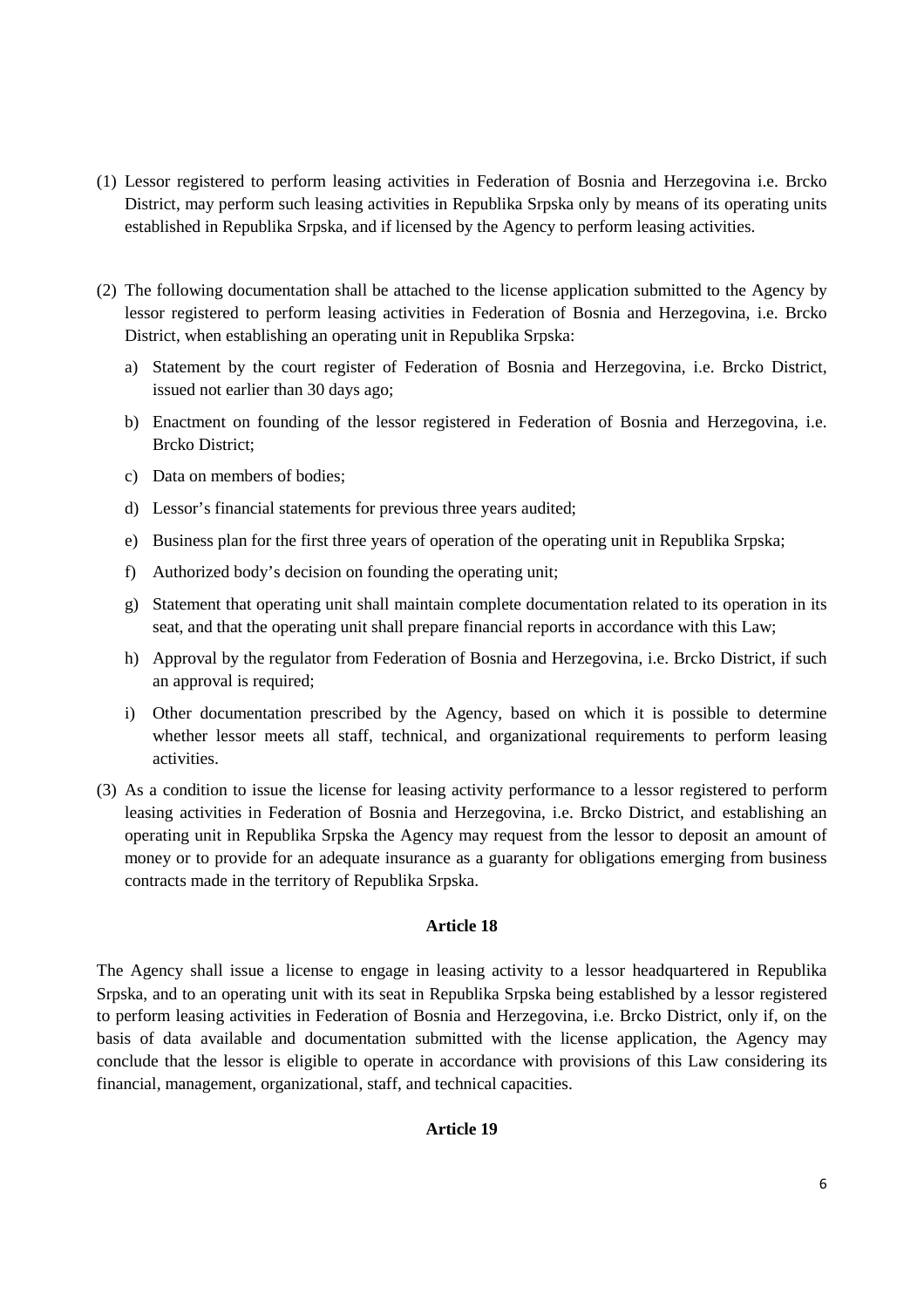The Agency shall reject application for license issuance if:

- a) The lessor does not meet requirements from this Law based on its founding enactment and other documentation;
- b) Provisions of the lessor's founding enactment are contrary to provisions of this Law.

#### **Article 20**

- (1) Lessor headquartered in Republika Srpska may perform leasing activities outside Republika Srpska only through its operating units having their seats outside Republika Srpska with an obligation to inform the Agency on opening of such operating units within eight days.
- (2) Information on opening operating unit outside Republika Srpska shall include the following data:
	- a) Name and address of operating unit;
	- b) Names of persons authorized to run operation of operating unit;
	- c) Business plan for the first three years of operation of operating unit.

### **Article 21**

- (1) The Agency's enactments are final.
- (2) The Agency's enactments from Paragraph 1 of this Article may be opposed through an administrative procedure at an authorized court in accordance with provisions regulating administrative procedures.

### **Article 22**

The Agency shall prescribe mode and method to calculate effective interest rates, including all elements of leasing fee calculation, by means of a separate Book of Rules.

### **Article 23**

The Agency may prescribe to lessor obligation, criteria, and method of risk management, establishing and maintaining reserves, terms and mode of their use, method and terms of reporting on risk management.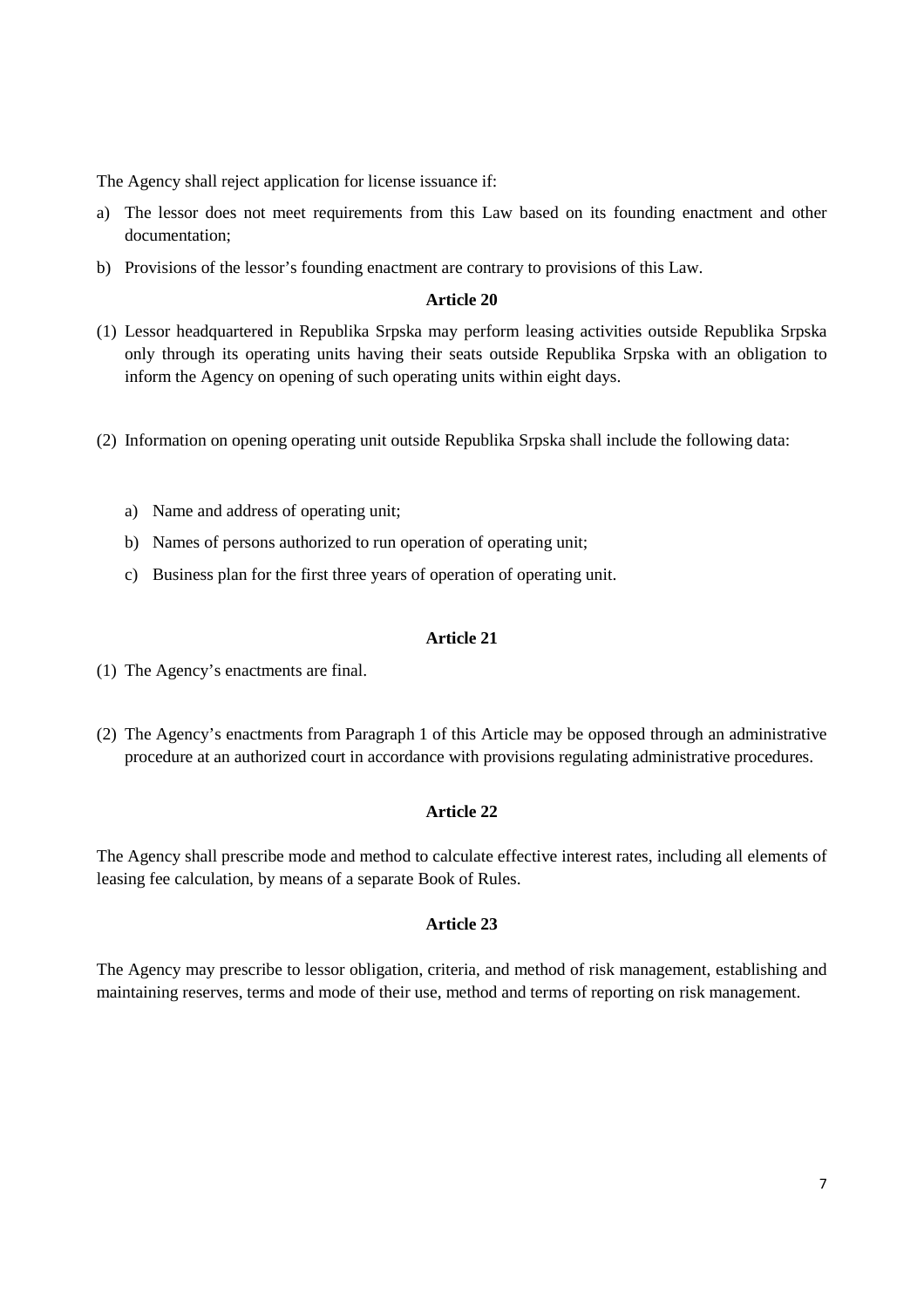## **IV RIGHTS AND OBLIGATIONS OF LEASING PARTICIPANTS**

## **1. Rights and obligations of lessor**

## **Article 24**

- (1) Based on lessee's request and specification, lessor shall provide for object of leasing from supplier of object of leasing as defined by lessee.
- (2) Lessor shall inform in writing supplier of object of leasing that the object of leasing is being provided in order to honor the contract on leasing. Lessor shall include in such a communication to the supplier of object of leasing also the entity name i.e. the name of the person who is the lessee.
- (3) Information from Paragraph 2 of this Article shall be communicated by the moment of conclusion of contract on supply as the latest.

## **Article 25**

- (1) In case of bankruptcy, i.e. liquidation of lessee, lessor has the right to separate (separation right) the object of leasing from the lessee's bankruptcy, i.e. liquidation estate, in accordance with provisions regulating bankruptcy, i.e. liquidation procedure.
- (2) Without any delay lessee shall inform lessor on initiation of bankruptcy, i.e. liquidation procedure from Paragraph 1 of this Article.

## **Article 26**

 In case of financial leasing the supplier of the object of leasing is the only one responsible to the lessee for material deficiencies of the object of leasing, unless the contract of financial leasing stipulates otherwise.

## **Article 27**

(1) In case of financial leasing, lessor shall not be liable to lessee or to a third party for damage caused by object of leasing or by use of such object of leasing, unless otherwise stipulated.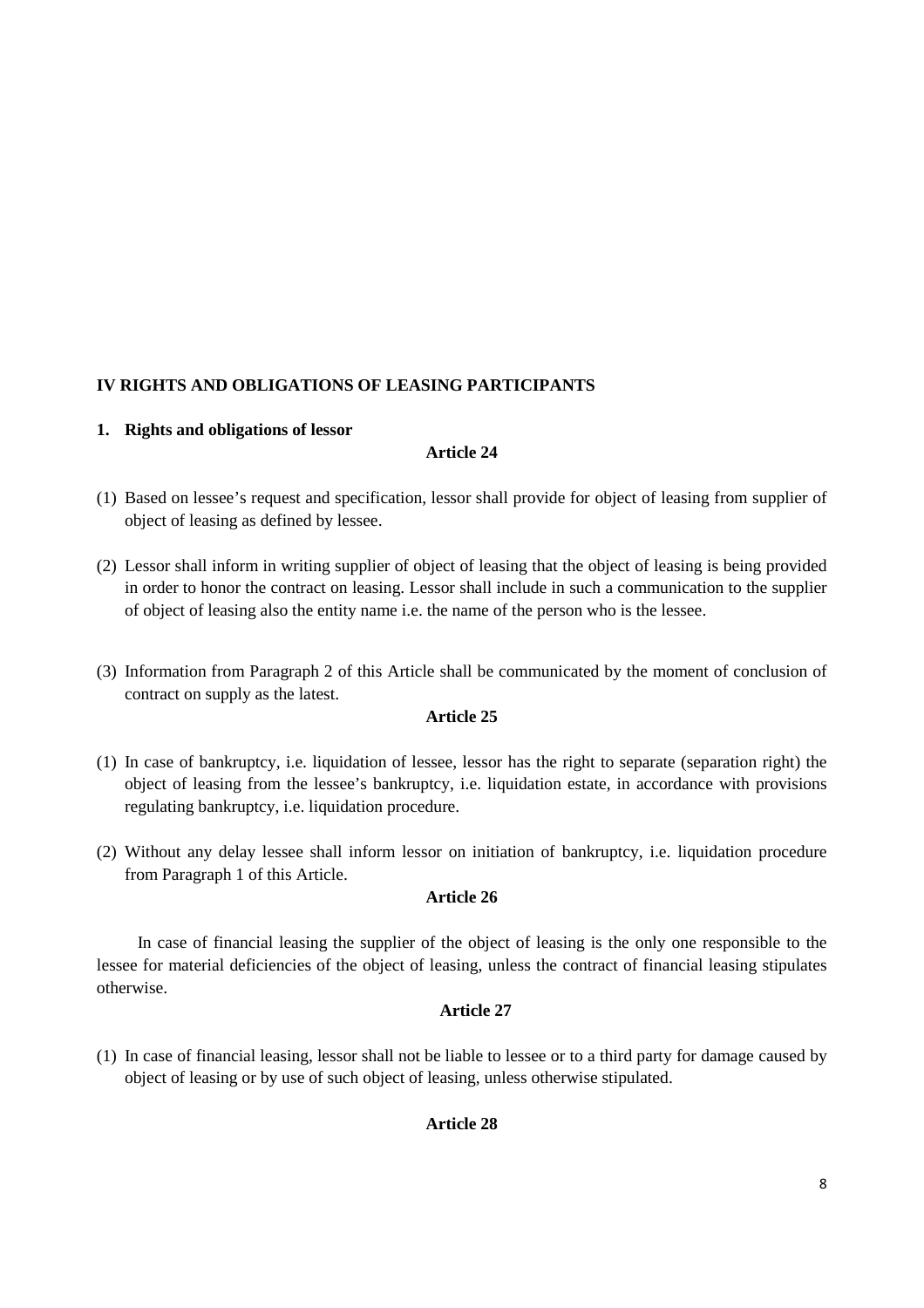Lessor shall be liable to lessee if a third party has the right over the object of leasing, or any part of it, which excludes, diminish, or restricts free keeping or use by lessee, and the lessee was not informed on existence of such a right, nor agreed to accept the object of leasing under such terms.

#### **Article 29**

Any and all contract provisions restricting or excluding lessor's responsibility for legal defects of the object of leasing shall be deemed null.

#### **Article 30**

- (1) If a third person has the right from Article 28 of this Law over the object of leasing, lessee shall inform and request the lessor to remove such third person's rights or claims related to the object of leasing within a reasonable period of time.
- (2) Lessee who, without informing lessor, started and lost the court procedure against the third person from Paragraph 1 of this Article, may appeal to lessor's responsibility for legal deficiencies, unless the lessor proves that he disposed with means to reject the third person's claim.
- (3) Lessee shall also have the right to appeal to lessor's responsibility for legal deficiencies of the object of leasing when lessor acknowledged the third person's sound right without either informing lessee or starting court procedure.
- (4) If, in the case from Paragraph 3 of this Article, lessee paid a certain amount in order to have the third person renounce his/her right, the lessor may be released his responsibility if he compensate the lessee for the amount paid and damage suffered.

- (1) If lessor does not act as requested by lessee as in Paragraph 1 of Article 30 of this Law, due to which the object of leasing is taken away from the lessee, the contract on leasing shall be cancelled unless otherwise stipulated by the contract.
- (2) If lessor does not act as requested by lessee as in Paragraph 1 of Article 30 of this Law related to the lessee's decreased or limited keeping or use of the object of leasing, the lessee may cancel the contract if this is preventing the purpose of the contract to be achieved, or a proportional decrease of leasing fee may be requested.
- (3) In cases from Paragraphs 1 and 2 of this Article the lessee is entitled to compensation for damage suffered.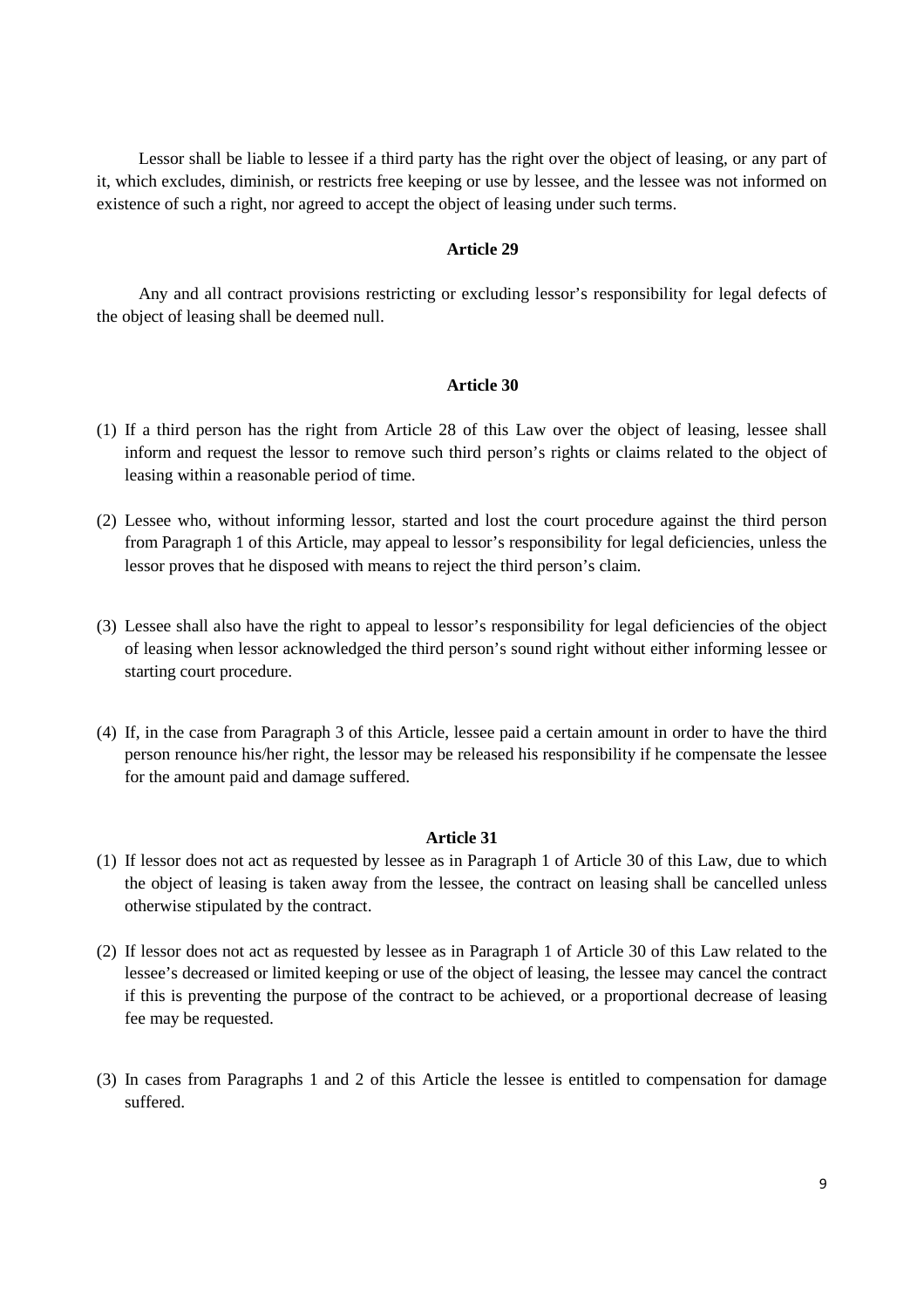(4) If, in the moment of concluding the contract the lessee was aware of possibility for the object of leasing to be taken away or its free keeping or use to be decreased or limited, the lessee shall not be entitled to any damage compensation in case such damage occurred.

### **2. Alteration of Lessor or Lessee**

#### **Article 32**

- (1) Under a contract concluded with a third person the lessor may transfer his/her rights to such a third person, except for those rights where such transfer would jeopardize lessee's rights from the contract on leasing.
- (2) In case of transfer of ownership over object of leasing from Paragraph 1 of this Article, the third person takes role of the lessor, and rights and obligations from the contract on leasing are created between him/her and lessee.
- (3) The transfer of rights from the contract of leasing does not require the lessee's approval, but the lessor shall have to inform the lessee on performed transfer of rights to the third person.
- (4) In the case from Paragraph 1 of this Article the third person shall not request the lessee to deliver the object of leasing before expiration of the period of time for which the contract on leasing was concluded.
- (5) The transfer of rights of ownership over object of leasing to the third person may be excluded or otherwise anticipated by the contract.

### **Article 33**

Under lessor's written approval the lessee may, by means of a contract, transfer to a third person his/her rights and obligations from the contract on leasing.

### **3. Lessee's Rights and Obligations**

#### **Article 34**

Lessee shall take over the object of leasing by means, in the place, and in such time as defined by the contract on leasing.

#### **Article 35**

(1) In financial leasing, if the supplier of the object of leasing does not supply the object of leasing to the lessee, if the supply is delayed, or if there is a material deficiency of the object of leasing, the lessee may: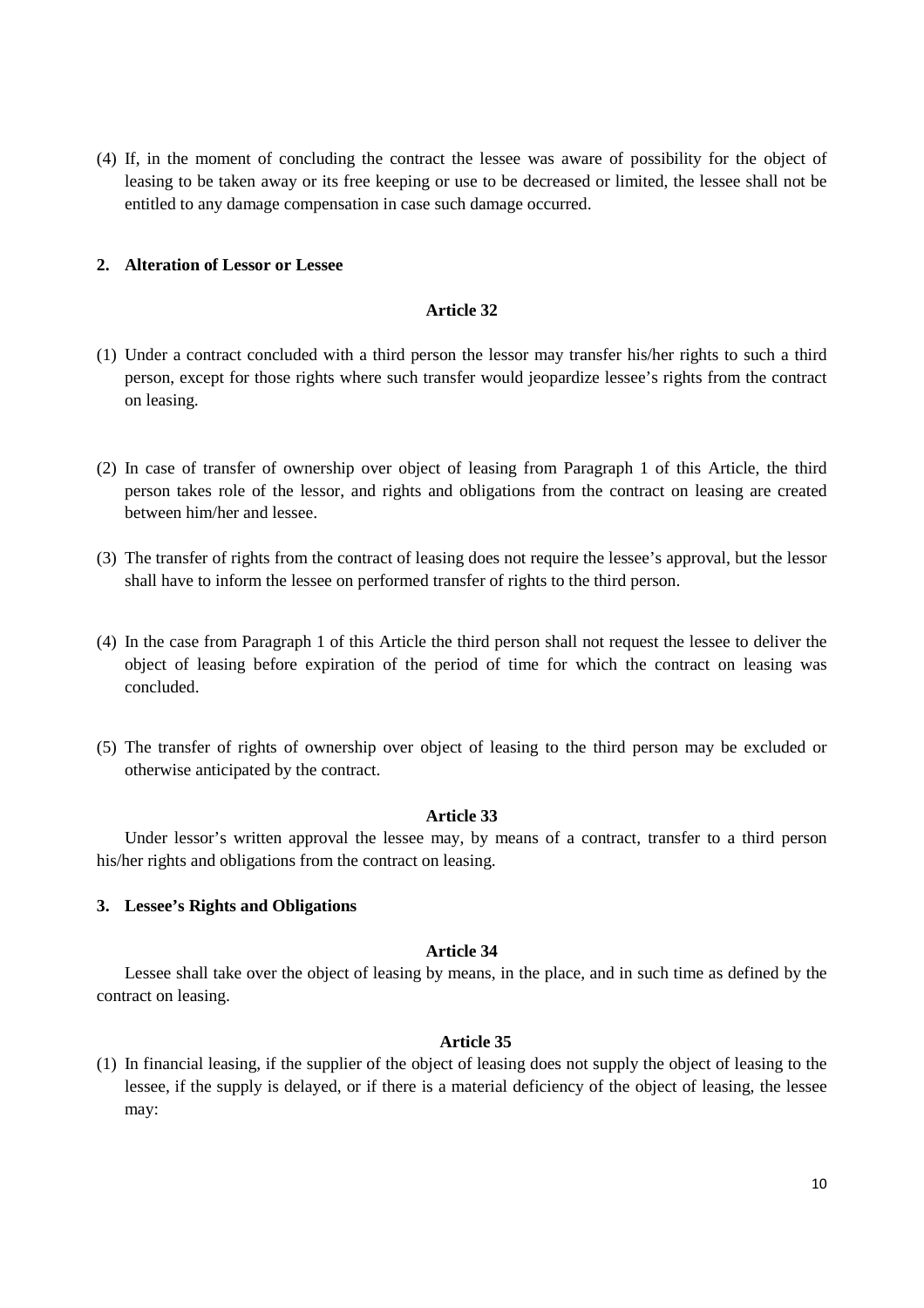- a) Accept the object of leasing or request supply of a proper object of leasing, but without any further rights toward the supplier;
- b) Refuse to accept the object of leasing or cancel the contract on financial leasing with the right to have the damage compensated.
- (2) When the object of leasing is supplied with material deficiencies, the lessee may cancel the contract on financial leasing only if the object of leasing is supplied with such material deficiencies which significantly decrease the value of the object of leasing, i.e. with such a deficiency due to which such a contract would not have been concluded if the lessee had been aware of in the moment of concluding the contract. A contract shall not be cancelled because of difference in quantity, lack of a part, lack of a feature or characteristic, which have no significance for the use of object of leasing.
- (3) Contract on financial leasing shall remain in force if lessor himself, without delay, supplies to the lessee the object of leasing, under conditions stipulated by the contract of leasing.
- (4) Until the fulfillment of obligatory supply, which in whole complies with the contract on financial leasing, lessee shall be entitled to withhold the payment of leasing fee, which, based on the leasing contract, he would be obliged to pay to the lessor.
- (5) If he cancels the contract, lessee shall be entitled to repayment of the fee, which he paid in accordance with the contract on financial leasing, decreased by an amount representing a reasonable compensation of benefits the lessee enjoyed based on the object of leasing.

- (1) The lessee shall use the object of leasing in accordance with the contract or purpose of the object of leasing exercising care of a good businessman or a manager.
- (2) The lessee shall be held responsible for the damage caused by putting the object of leasing into use contrary to the contract or purpose of the object of leasing, regardless whether the object of leasing was used by him personally, a person acting under his instructions, or another person allowed by the lessee to use the object of leasing.

### **Article 37**

(1) The lessee shall be obliged to maintain the object of leasing in order and make repairs of the object of leasing that are needed.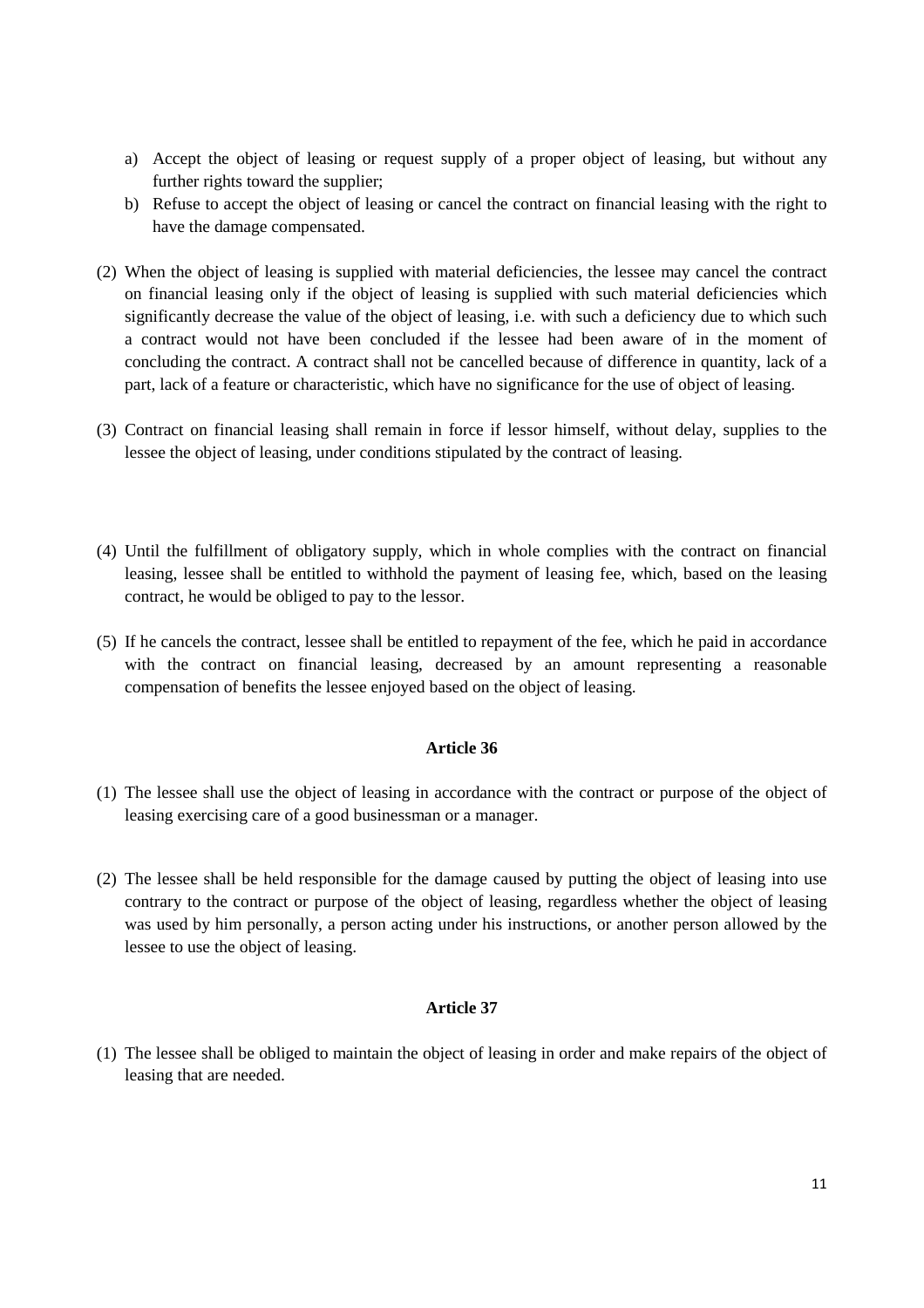(2) The lessee shall be responsible for the damage of the object of leasing caused by inadequate maintenance.

#### **Article 38**

The lessee shall pay leasing fee to the lessor in amounts, manner and time stipulated by the contract on leasing.

### **Article 39**

- (1) The lessor may cancel the contract if the first payment of the leasing fee is made by the lessee with delay.
- (2) If the lessee, after the first payment of the leasing fee, pays two consecutive leasing fees with delay, the lessor may cancel the contract or request the lessee to pay the remaining portion of the leasing fee together with the interest.
- (3) Exceptionally to provisions of Paragraphs 1 and 2 of this Article, if the lessee fails to pay one leasing fee, the lessor may cancel the contract in regard with obligation to all future payments, when due to given circumstances it is obvious that neither such future payments will be met.
- (4) The lessor wishing to cancel the contract due to reasons defined in Paragraphs 1 to 3 of this Article shall be obliged to provide for the lessee an adequate additional deadline to meet the obligation.
- (5) If the lessee does not meet the obligation within such an additional deadline, the contract on leasing shall be cancelled by the law itself.
- (6) In cases from Paragraphs 1 to 3 of this Article, the lessee may keep the contract in force by providing security acceptable to the lessor.
- (7) Cancellation of the contract due to failure to pay the leasing fee may be otherwise defined by the contract within obligatory rules, public system, and fair business practices.

## **Article 40**

The lessor cancelling the contract due to unpaid leasing fee in cases stipulated by Article 39 of this Law or by the contract on leasing, shall be entitled to restitution of the object of leasing, as well as to compensation of the damage suffered.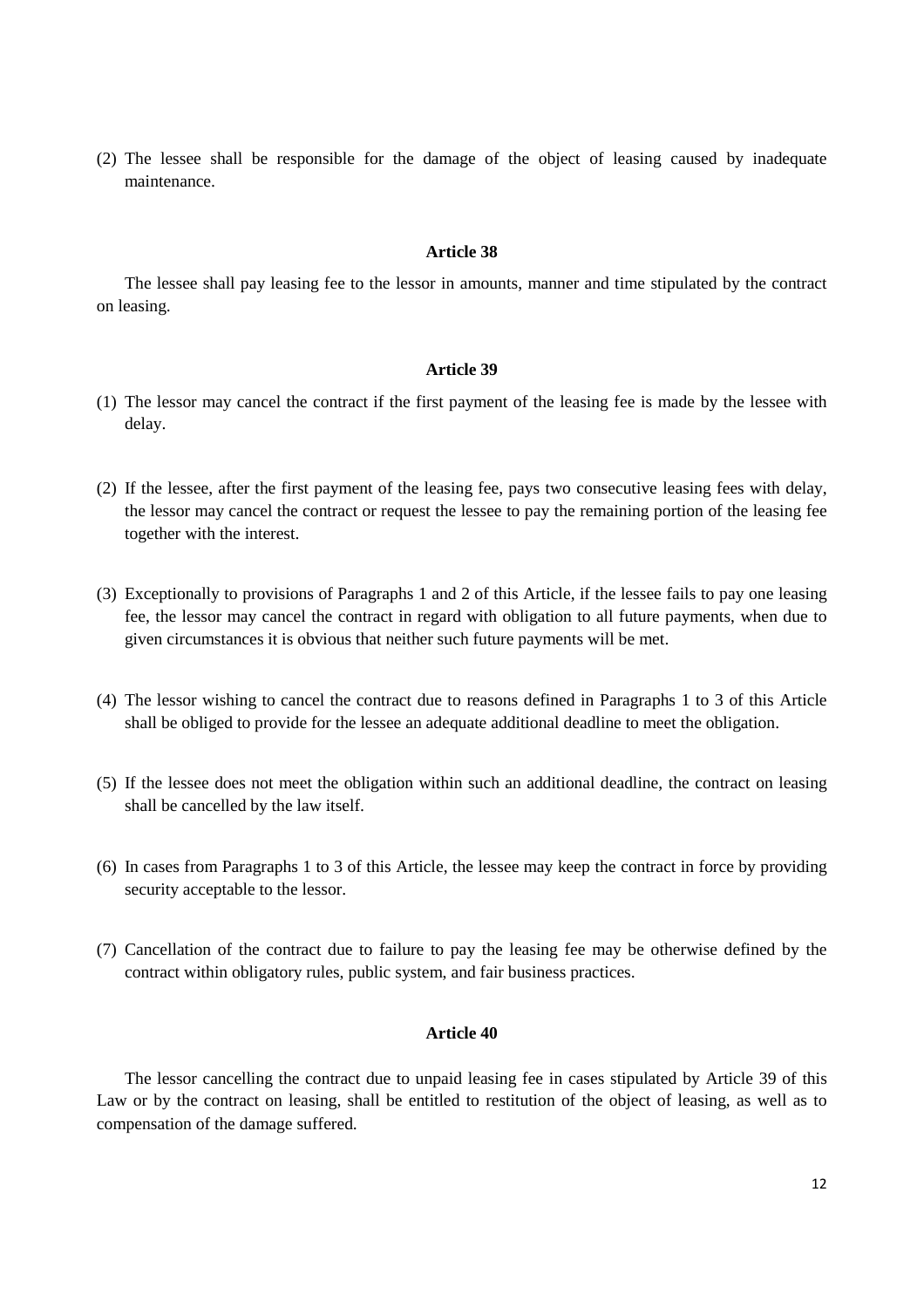- (1) In financial leasing, the lessee, after he accepted the object of leasing, shall be entitled to damage compensation by the lessor, if the object of leasing does not meet provisions of the contract of supply.
- (2) In operating leasing, the lessee, after he accepted the object of leasing, shall be entitled to damage compensation by the lessor, if the object of leasing does not meet provisions of the contract of leasing.

#### **Article 42**

- (1) In financial leasing, the lessee shall bear the risk of accidental destruction or damage of the object of leasing. The risk shall be transferred to the lessee in the moment of taking over the object of leasing, unless otherwise stipulated by the contract on financial leasing.
- (2) In operating leasing, the risk of accidental destruction or damage of the object of leasing shall remain on the lessor, and it shall not be transferred to the lessee.

### **Article 43**

- (1) Upon expiration of the contract on leasing the lessee shall return undamaged object of leasing to the lessor or to the person designated by the lessor, unless otherwise stipulated by the contract on leasing.
- (2) The lessee shall not be responsible for the object of leasing being worn-out due to its regular use or for changes made on the object of leasing under an agreement with the lessor.

### **Article 44**

The lessee shall provide for insurance of the object of leasing against risks in accordance with the contract on leasing.

- (1) The lessee may give the object of leasing, in whole or in parts, to the third person under the lessor's written agreement.
- (2) The lessor may cancel the contract and request damage compensation if the lessee gave the object of leasing to the third person for use without the lessor's written agreement.
- (3) The lessee's giving the object of leasing to the third person for use shall not release the lessee from his obligations toward the lessor as provided by the contract on leasing.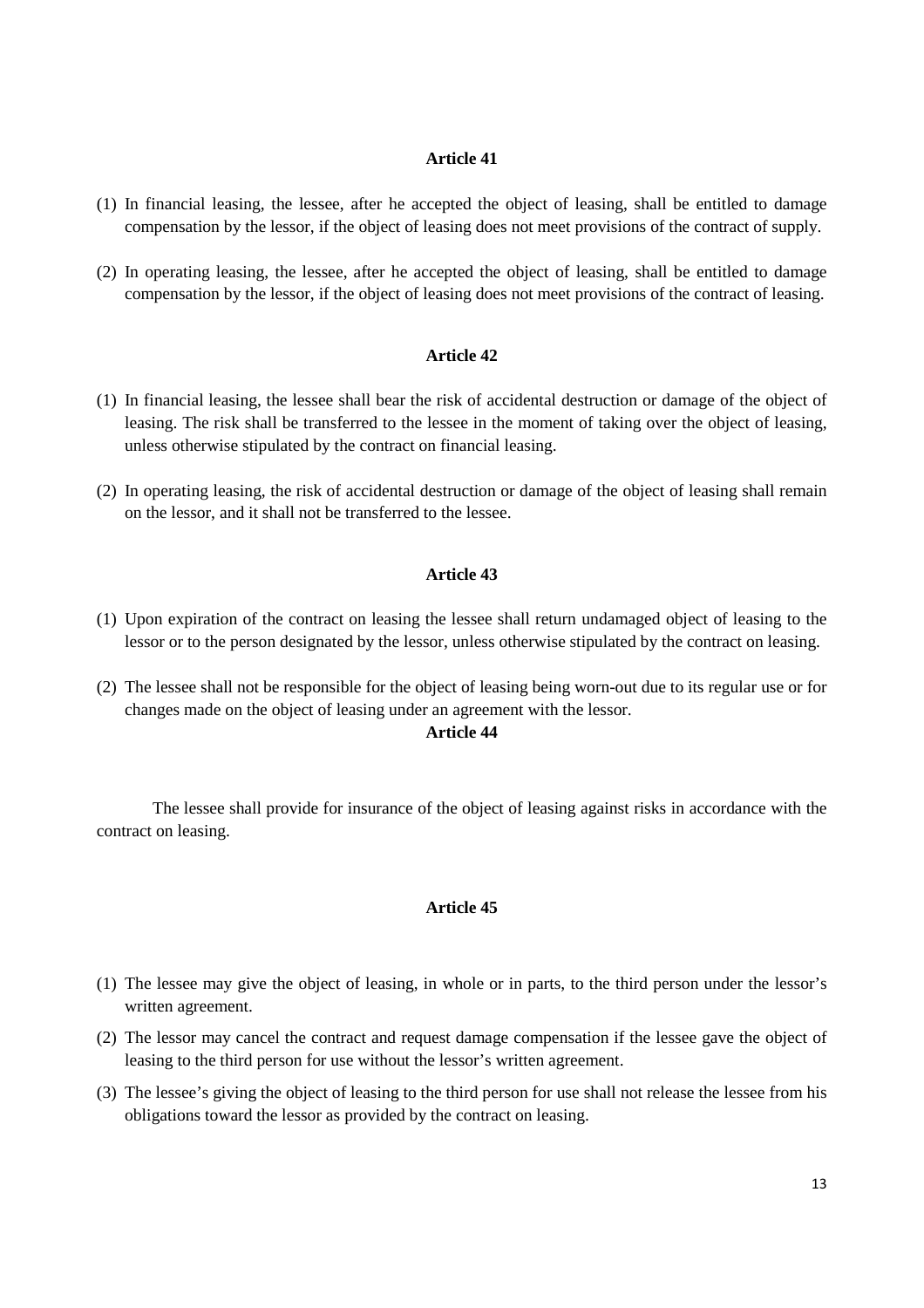(4) The act of giving the object of leasing to the third person for use may be excluded from the contract or provided for in a different way.

#### **4. Rights and Obligations of the Supplier of the Object of Leasing**

#### **Article 46**

- (1) The supplier of object of leasing shall supply to the lessee the object of leasing having characteristics which fully comply with contracted properties, in good working condition with all parts and additional components, in quantity, quality and type, in manner, place, and time as determined by the contract on supply.
- (2) If the lessor and the supplier of the object of leasing are the same person, then obligations from Paragraph 1 of this Article become obligations of the lessor.

### **Article 47**

Modifications of the contract on supply, which is concluded between lessor and supplier of the object of leasing, based on which lessor acquires the right of ownership over the object of leasing, may influence lessee only if he himself agrees to them.

#### **Article 48**

(1) In financial leasing, if supplier of the object of leasing does not deliver the object of leasing in good working condition to the lessee, or the object is delivered with delay, or with a material deficiency, the lessee has the same rights toward the supplier of the object he would have if he were a party of the contract concluded with the supplier of the object of leasing. The supplier of the object of leasing shall not be responsible to both lessor and lessee for the very same damage.

(2) Exceptionally to Paragraph 1 of this Article, the lessee shall have neither right to initiate actions causing cancellation of the contract on supply concluded between lessor and supplier of the object of leasing, nor the right to request decrease of the price.

(3) Lessee's rights from paragraph 1 of this Article do not change rights and obligations of parties of the contract on supply.

#### **Article 49**

The lessor and the supplier of the object of leasing shall be mutually responsible toward lessee on solidarity basis, if the lessor himself has chosen the supplier of the object of leasing, and the object of leasing has not been delivered to the lessee, or the delivery was delayed, or the object of leasing is found to have material deficiencies.

### **V TERMINATION OF THE CONTRACT ON LEASING**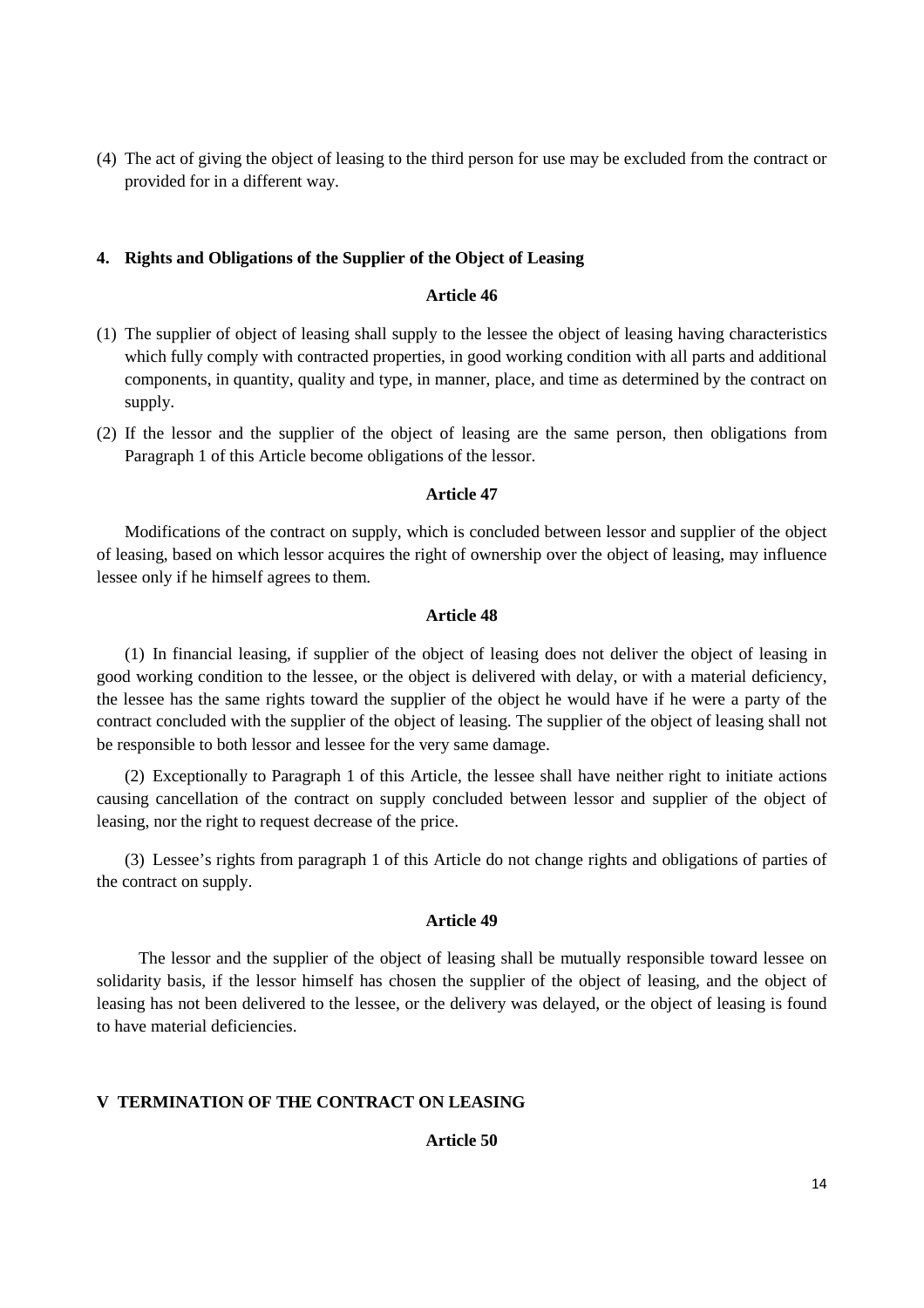The contract on leasing shall terminate:

- a) Due to the end of the period of time for which it has been concluded;
- b) Due to destruction of the object of leasing by force major;
- c) Due to cancellation of the contract as stipulated by this Law; and
- d) Due to other reasons in compliance with provisions regulating obligatory relationships.

#### **Article 51**

- (1) The lessee shall not acquire the right of ownership over the object of leasing after expiration of period of time for which the contract on leasing was concluded, unless the contract on leasing itself provided for it.
- (2) The contract on leasing may stipulate that after the expiration of the period of time on which the contract was concluded the lessee is given the right to purchase the object of leasing at the price defined by the contract or to extend the contract on leasing for an additional period of time after the expiration of the period of time on which the contract was originally concluded.
- (3) The lessee shall inform the lessor in writing on his/her decision to purchase the object of leasing or to extend the contract on leasing not later than a month before expiration of the period of time on which the contract was originally concluded, unless the contract on leasing provided for it otherwise.

### **VI REGISTRATION OF OWNERSHIP RIGHTS OVER THE OBJECT OF LEASING**

#### **Article 52**

 Ownership rights over object of leasing shall be registered in public registers depending on the nature and purpose of the object of leasing.

### **Article 53**

The following data from contract on leasing shall be entered into the public register:

- (1) Data on lessor and lessee;
- (2) Data on object of leasing;
- (3) Contract on leasing (the number of the contract, date of conclusion and the period of time for which the contract is concluded);
- (4) Other facts in accordance with the law.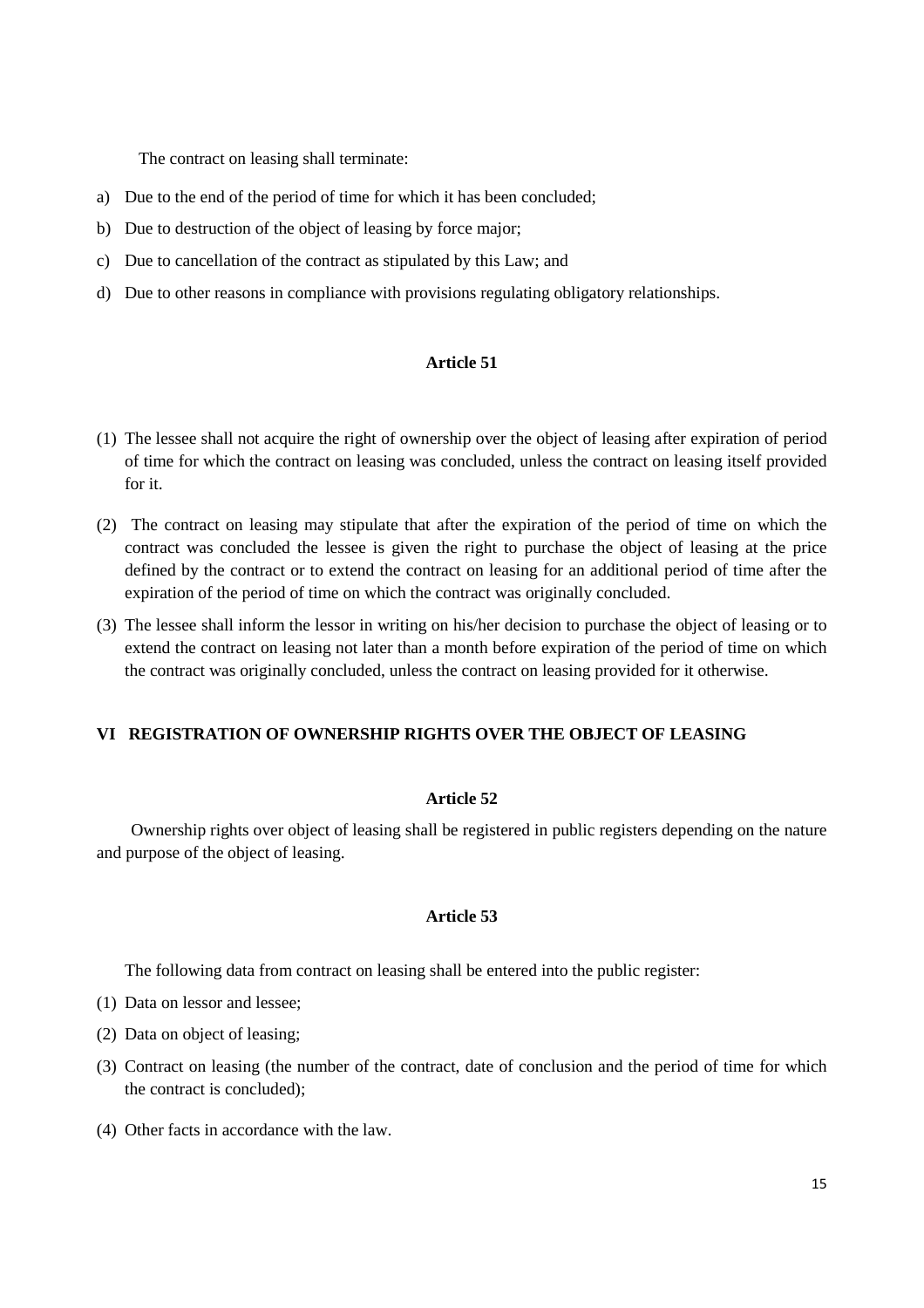The lessor shall submit request for registration of ownership rights over object of leasing and other data from the contract of leasing within seven days from the date of delivery of the object of leasing in case of movables, that is within 30 days in case of real estate, while request for change or removal of such data from the public register shall be submitted within seven days from the moment of coming to existence of facts that caused such a change i.e. removal of data from the register.

#### **Article 55**

If the object of leasing is real estate (land, apartment, or office space as a separate part of a building or other construction) the lessor's ownership rights over the object of leasing shall be registered in accordance with provisions regulating real estate registration.

#### **Article 56**

- (1) If the object of leasing is a movable the lessor's ownership rights over the object of leasing shall be registered in accordance with provisions regulating lien registration.
- (2) Confirmation on registration issued by the Register of Liens represents a public document.

#### **Article 57**

Lessor shall register contract on financial leasing with authorities in charge in accordance with separate provisions.

#### **VII REPORTING AND AUDIT**

- (1) Lessor shall keep and maintain bookkeeping records and documents, and prepare and present financial statements in accordance with provisions regulating reporting and auditing.
- (2) Lessor shall submit financial statements from Paragraph 1of this Article to authorities in charge in manner and within time limits determined by provisions regulating reporting and auditing, as well as by other enactments of those authorities in charge.
- (3) Under the Agency's approval lessor shall appoint an external auditor to audit annual financial statements and to prepare audit report, in accordance with provisions regulating reporting and auditing.
- (4) Lessor shall submit the annual financial statement to the Agency within 75 days, and an independent auditor's report not later than five months upon expiration of the business year to which the report is related.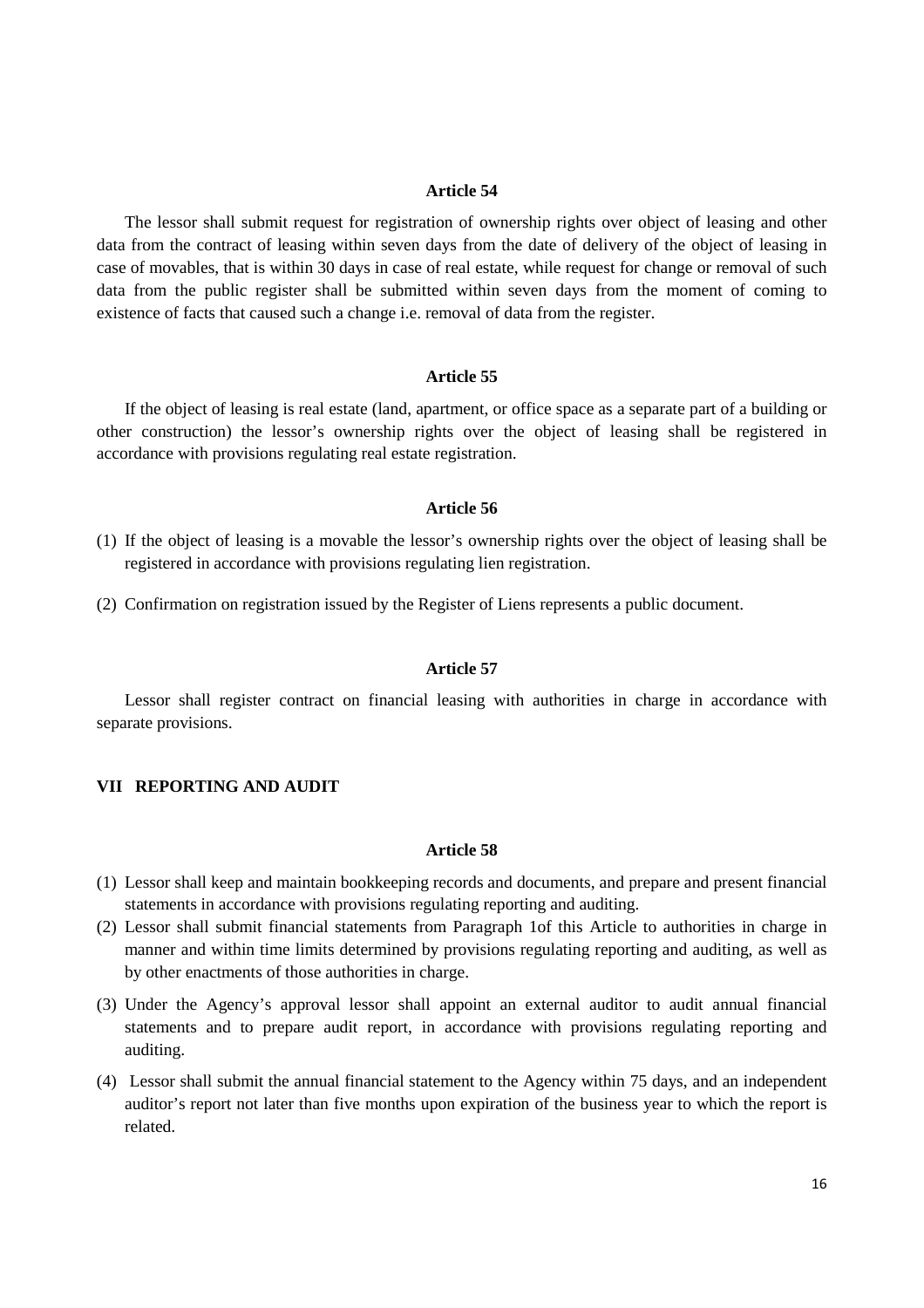Lessor shall report on its business activity to the Agency in the form, content, and within deadlines defined by the Agency's regulation. Also, lessor shall make its business books and documentation available for inspection.

#### **VIII SUPERVISION OF OPERATION AND REVOKING LICENSE**

#### **Article 60**

- (1) In accordance with this Law and regulation based on the Law the Agency supervises lessor's business operation.
- (2) In performing its supervisory function the Agency evaluates legal compliance and soundness of lessor's operation, orders and undertakes measures for removal of irregularities and incompliance found.
- (3) Within the scope of its supervisory authority the Agency shall make assessments of good business practices exercised by the lessor.

### **Article 61**

- (1) In the course of supervision the Agency's examiners may request the lessor to present reports and information on all issues relevant for assessment whether the lessor operates in accordance with provisions of this Law and regulation emerging from this Law.
- (2) The Agency's examiners may request from the lessor's director or another authorized person to make a statement on data from Paragraph 1 of this Article.
- (3) The Agency's examiners may file a request to bring action against offences as defined by this Law.

- (1) Supervision of the lessor's operation shall be performed by reviewing financial statements and carrying out on-site examinations.
- (2) On-site examination shall be performed in the lessor's premises by reviewing business books and records, as well as other documentation related to lessor's operation;
- (3) On-site examination of lessor's operation shall be performed by the Agency's examiners.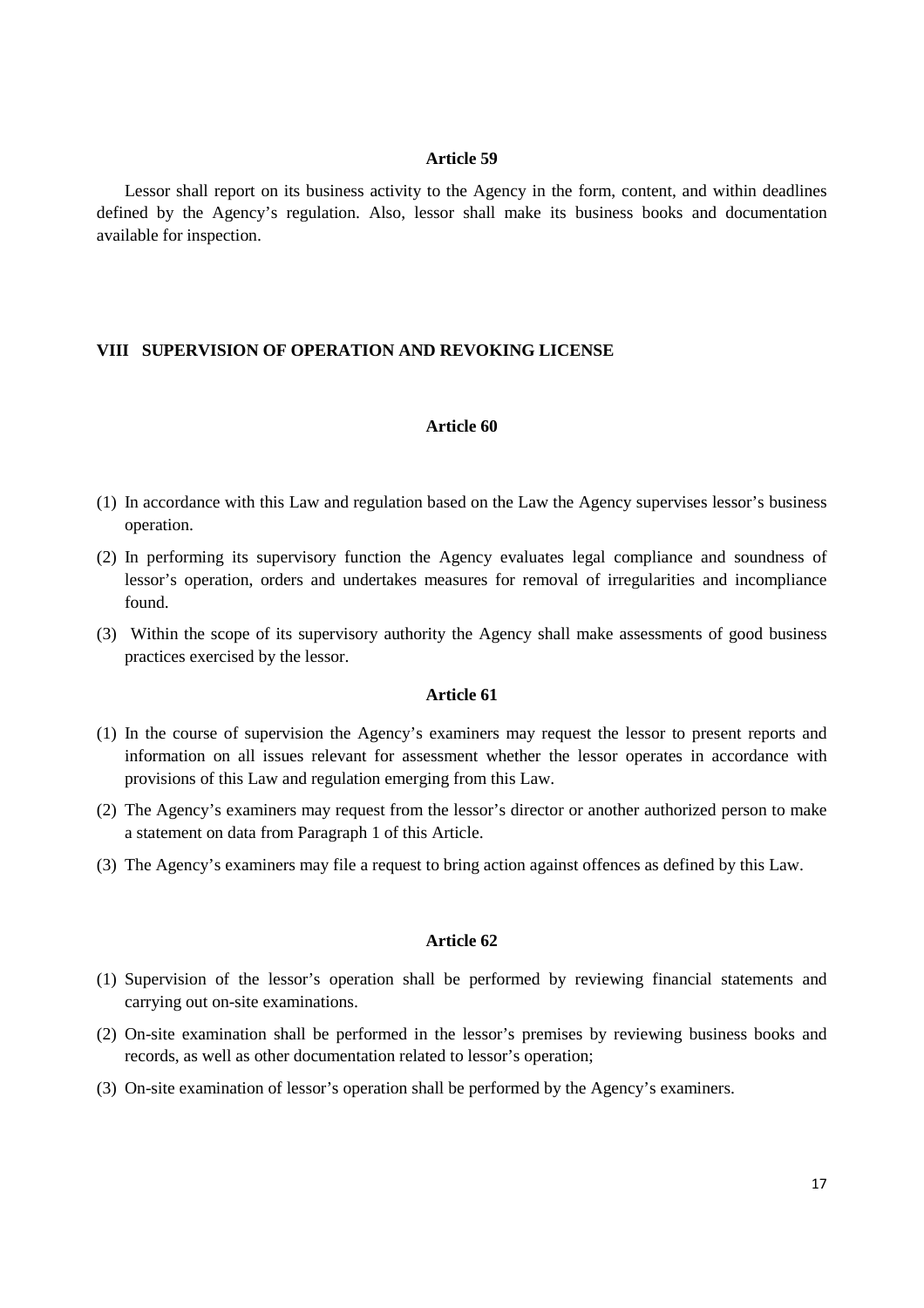- (1) Under the request of the Agency's examiners lessor shall provide for on-site examination to be carried out in its premises.
- (2) Under the request of the Agency's examiners lessor shall enable on-site examination of the lessor's business books, documentation and records.
- (3) Under the request of the Agency's examiners lessor shall hand over transcripts and photocopies of the lessor's business books, documentation and records.

#### **Article 64**

Lessor shall provide for undisturbed working conditions for the Agency's examiners in carrying out an on-site examination, as well as for the staff to cooperate and to enable access to documentation and its review by the Agency's examiners.

#### **Article 65**

The Agency shall issue a general enactment to prescribe on-site examination method, procedure of giving orders and undertaking measures, as well as deadlines for removal of irregularities and incompliance found by such an examination.

#### **Article 66**

(1) The Agency may revoke leasing operating license from lessor in following cases:

- a) Under lessor's request;
- b) If lessor fails to apply for registration with the registration court within 30 days from the date of license issuance;
- c) If lessor fails to start performing leasing business activities within six months from the court registration or the lessor ceases to perform its operation for a period of time longer than six months;
- d) If the license was obtained under artificial statements and data giving the Agency false impression;
- e) If lessor fails to act in accordance with the Agency's order to remove irregularities i.e. incompliance found, within the deadline defined by the Agency's enactment;
- f) If lessor's main business activity is actually such an activity which is neither leasing nor leasing supporting nor it allows leasing activity as an additional business activity;
- g) If lessor ceases to meet requirements making him eligible to obtain license for leasing operation;
- h) If lessor's business activities fail to comply with this Law and the Agency's enactments;
- i) If a valid court decision created grounds for license revoking.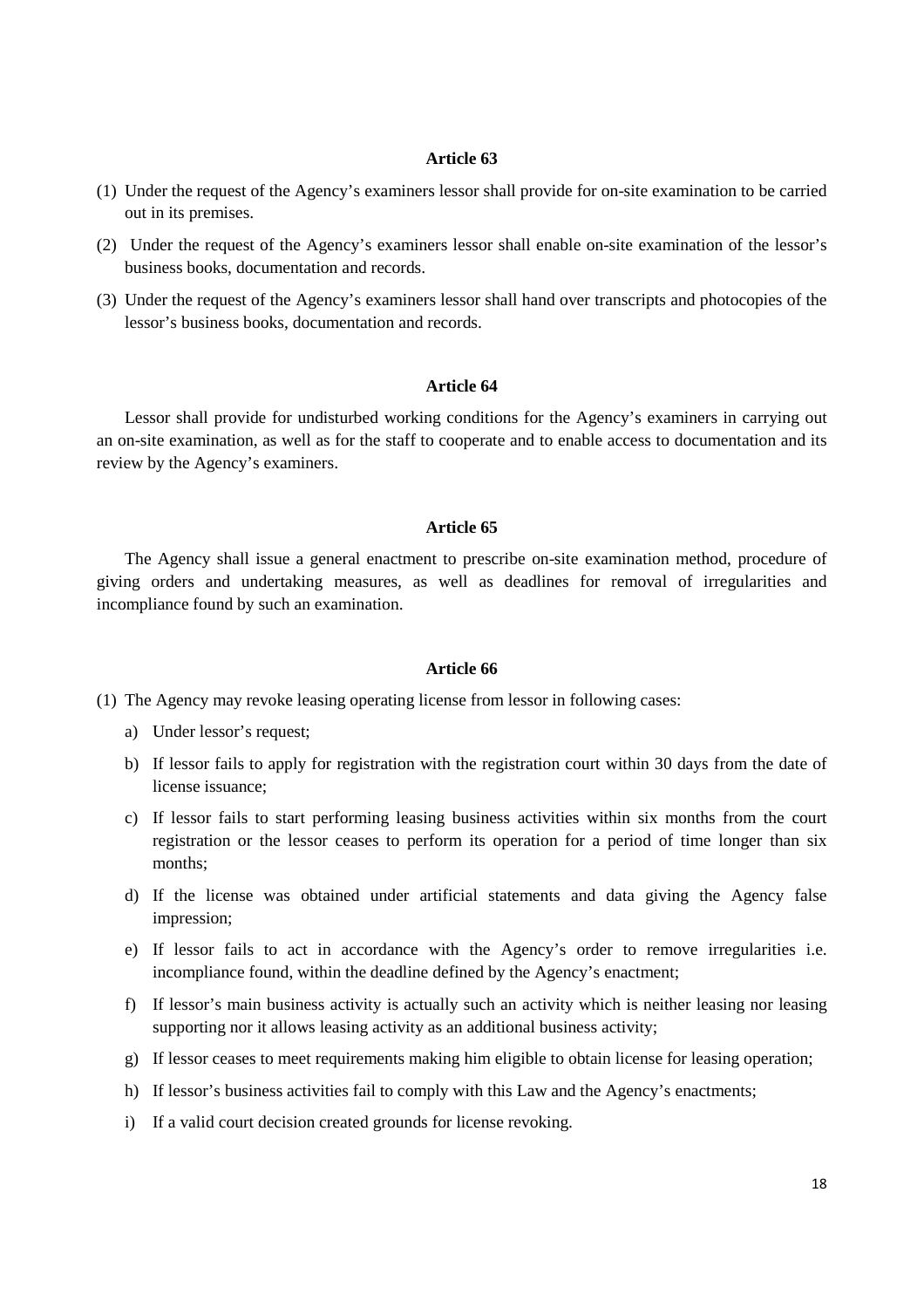- (2) Lessor shall not conclude, start or engage in any new business activity related to business operation in accordance with provisions of this Law after the date on which the decision on revoking the Agency's license/approval became final.
- (3) The procedure of revoking license/approval shall be prescribed by the Agency's general enactment.

Lessor, whose license for leasing operation has been revoked due to bankruptcy i.e. liquidation procedure shall comply with provisions regulating bankruptcy i.e. liquidation procedure.

#### **Article 68**

Lessor shall make payments for supervision and examination in accordance with fee amounts prescribed by the Agency.

#### **IX PENALTY PROVISIONS**

- (1) Lessor shall pay fine in an amount of KM 1,500 up to KM 15.000 for the following violations:
	- a) Contract on leasing does not contain obligatory elements from Article 9, Paragraph 1 of this Law;
	- b) Contract on financial leasing is concluded for a period of time shorter than two years, which is contrary to Article 9, Paragraph 1, Line d) of this Law;
	- c) Engagement in leasing operation without the Agency license, which is contrary to Article 10, Paragraph 1 of this Law;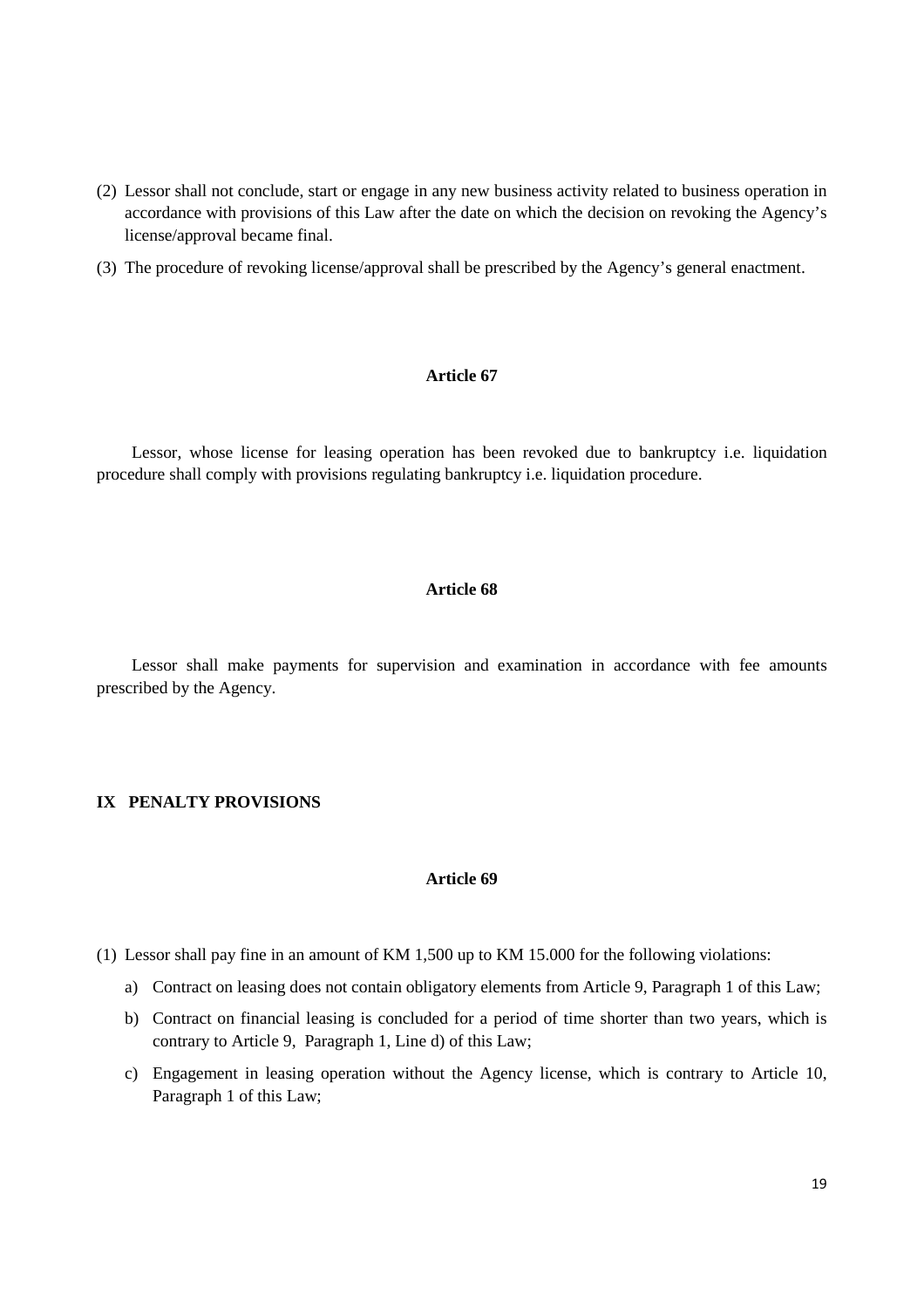- d) Application for registration is not submitted to the registration court within the deadline prescribed by Article 12, Paragraph 3 of this Law;
- e) Core capital paid in is not maintained in compliance with Article 14 of this Law;
- f) Contrary to provisions of Article 15, Paragraph 1 of this Law, lessor's main business activity is actually such an activity which is neither leasing nor supporting leasing activities nor it allows for leasing activity as an additional business activity;
- g) Failure to inform the Agency within the deadline prescribed on establishing operating unit outside the territory of Republika Srpska (Article 20, paragraph 1);
- h) Failure to observe restrictions prescribed by the Agency in Article 23 of this Law;
- i) Failure to inform in writing supplier of the object of leasing that the object of leasing is provided for execution of the contract on leasing as prescribed by Article 24, Paragraph 2 of this Law;
- j) Failure to make registration as prescribed by Articles 55 and 56, Paragraphs 1 and 57, respectively, of this Law;
- k) Failure to maintain, keep, prepare, present and submit financial statements in accordance with Article 58, Paragraphs 1 and 2 of this Law;
- l) Failure to have annual financial reports audited and to report to the Agency in accordance with Article 58, Paragraphs 3 and 4 of this Law;
- m) Failure to report to the Agency and to present for review business books and documentation in accordance with Article 59 of this Law;
- n) Failure to enable the Agency's examiners to carry out examination in accordance with provisions of Articles 63 and 64 of this Law;
- (2) In case of violation from Paragraph 1 of this Article fine shall be also paid by responsible person in the lessor in an amount of KM 500 and KM 1,500.
- (3) Failure of a legal entity to submit a request for removing from the court register leasing business activity as provided by provisions of Article 71, Paragraph 2 of this Law shall be fined by an amount of KM 1,500 up to 15,000 KM;
- (4) Responsible person in the entity shall be also fined for the failure from Paragraph 3 of this Article in an amount of KM 500 up to KM 1,500.

## **X TRANSITIONAL AND FINAL PROVISIONS**

#### **Article 70**

Within three months from the date of coming into effect of this Law the Agency shall declare regulation within the scope of its authority for implementation of this Law, including regulation on: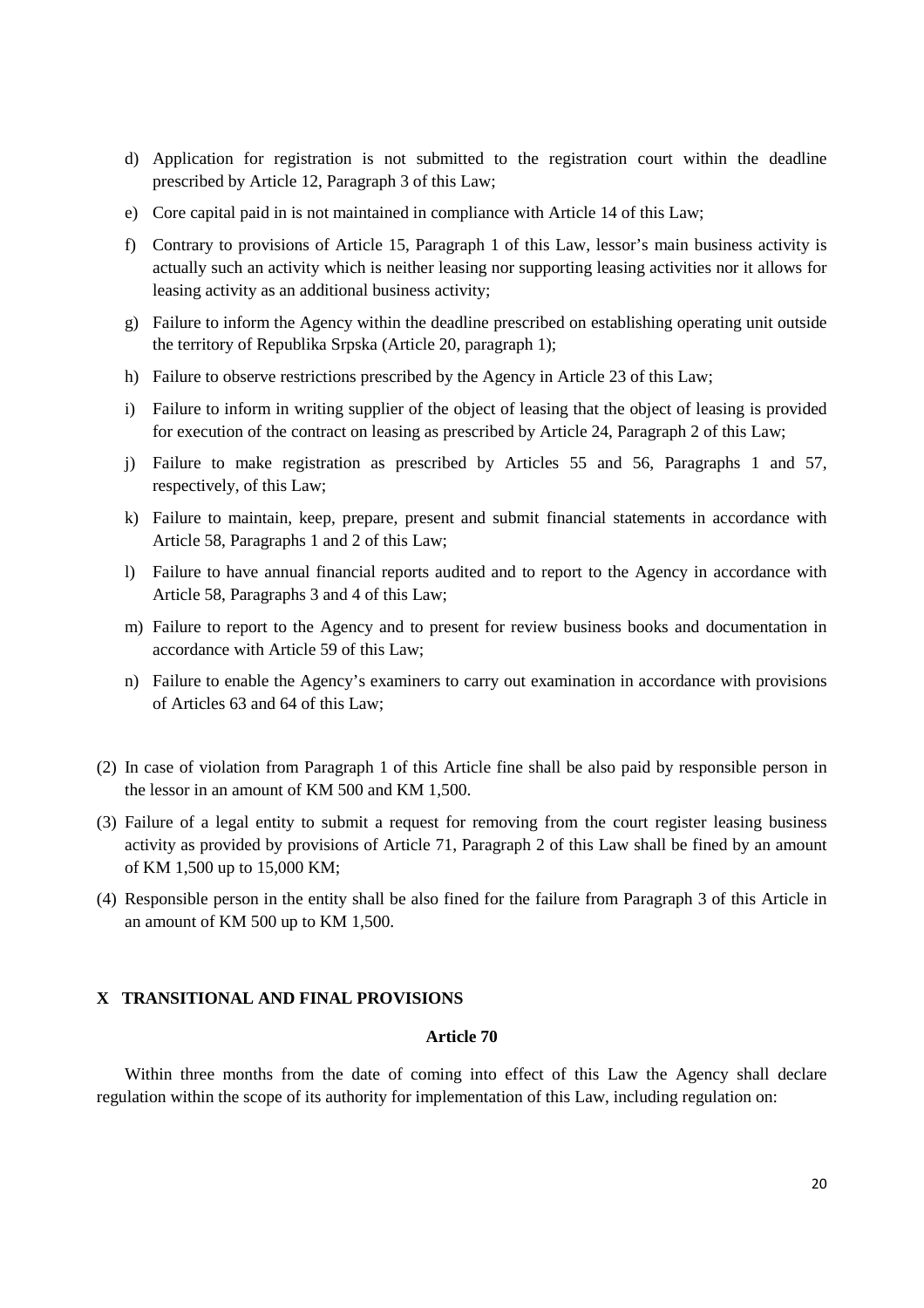- a) Conditions to be fulfilled and documentation to be submitted together with application for issuance of the license from Article 10, Paragraph 1 of this Law;
- b) Manner and method to calculate effective interest rate, including all other elements of calculation of leasing fee in accordance with Article 22 of this Law;
- c) Method of carrying out supervision/examination, procedure of issuance of orders and undertaking measures, as well as deadlines to remove irregularities and incompliance found as prescribed by provisions of Article 65 of this Law; and
- d) Procedure for revoking leasing license in accordance with provisions of Article 66 of this Law.

- (1) Legal entities engaged in leasing operation as of the date of coming into effect of this Law shall harmonize their operation with provisions of this Law within six months from the date of its implementation.
- (2) If legal entities engaged in leasing operation fail to harmonize their operation as provided by Paragraph 1 of this Article they shall apply for removal of their registration of leasing operation from the court register.

### **Article 72**

The existing contracts on leasing, which had been concluded in accordance with regulation on obligatory relationships before this Law was implemented, shall remain in effect up to expiration of obligations included in such contracts, and shall not be extended.

### **Article 73**

This Law shall come into effect on the eight day from the date of its being published in the "Official Gazette of Republika Srpska", and it shall be implemented after expiration of three months following its coming into effect.

Number: 01-1276/07 PRESIDENT

 OF Date: 17 July 2007 NATIONAL ASSEMBLY M. Sc. Igor Radojičić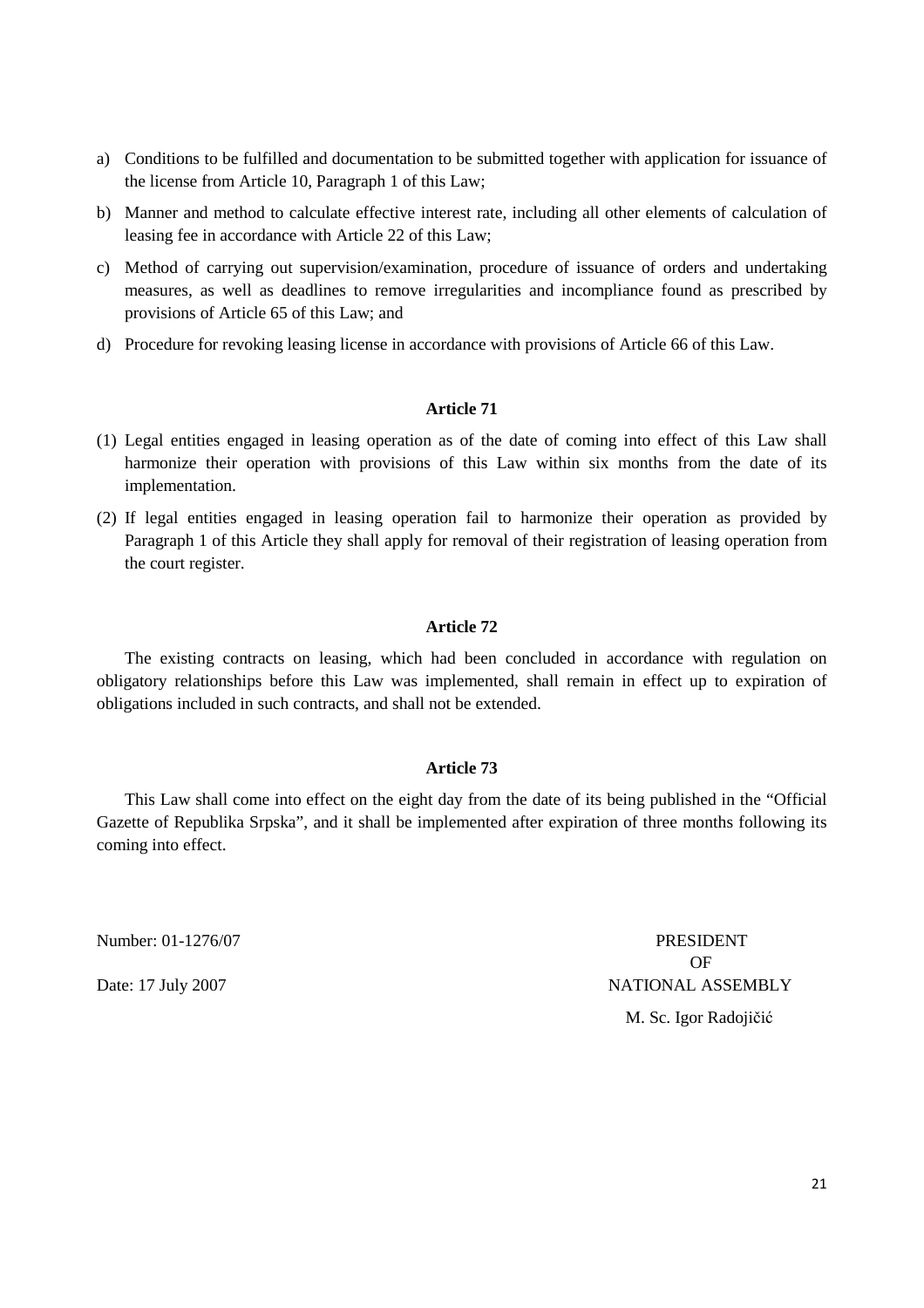## **LAW**

# **ON AMENDMENTS TO THE LAW ON LEASING**

### **Article 1**

In the Law on Leasing ("Official Gazette of Republika Srpska", number 70/07) after Article 6, a new Article 6a shall be added and say:

### "Article 6a

(1) In conducting financial leasing operations, a lessor shall ensure the protection of rights and interests of a beneficiary, i.e. a lessee who enters into a contract with the lessor in order to use services for the purpose not designated for its business or other commercial activities (hereinafter: beneficiary).

(2) A lessor shall ensure the protection of rights and interests of a beneficiary by adopting and consistent applying of general business terms and other acts that must comply with regulations and based on good business practices and fair attitude towards a beneficiary, adhering to the following principles of:

- a) good faith,
- b) due professional care while fulfilling obligations,
- c) equal relation among a beneficiary and lessor,
- d) protection from discrimination,
- e) transparency of operations and informing,
- f) contracting obligations that are defined or definable, and
- g) beneficiary's right to complaint and indemnification.

(3) A lessor shall ensure that employees, engaged in the sale of leasing services or providing advice to beneficiaries, have appropriate qualifications, knowledge and experience, professional and personal qualities, exercise the rules of profession, act in accordance with good business practices and business ethics, respect both the personality and integrity of a beneficiary, and at beneficiary's request, completely and accurately inform such beneficiary on leasing services terms, and the lessor shall conduct continuous training and specialization of employees engaged in the sale of services or providing advice to beneficiaries in accordance with market necessities and requests.

(4) Related to the issues of beneficiary's protection based on financial leasing agreements, a lessor shall, in all phases of establishment and presence of relationship with a beneficiary (adopting and advertizing general terms of operation, negotiation phase and informing a beneficiary via standard information sheet, agreement conclusion, leasing usage and duration of contractual relation, transfer of receivables based on leasing agreement), apply the provisions of the Law on Banks of Republika Srpska governing the field of rights and interests of beneficiary's protection.

(5) The provisions of this Article shall not apply to financial leasing agreement excluding a contractual option for a lessee to acquire the right of ownership over the leasing object.

(6) The Agency shall prescribe terms and conditions of fulfilling the rights and interests of a beneficiary according to financial leasing agreements, as well as lessor's method of fulfilling obligations in the procedure of beneficiary's protection within 90 days from the date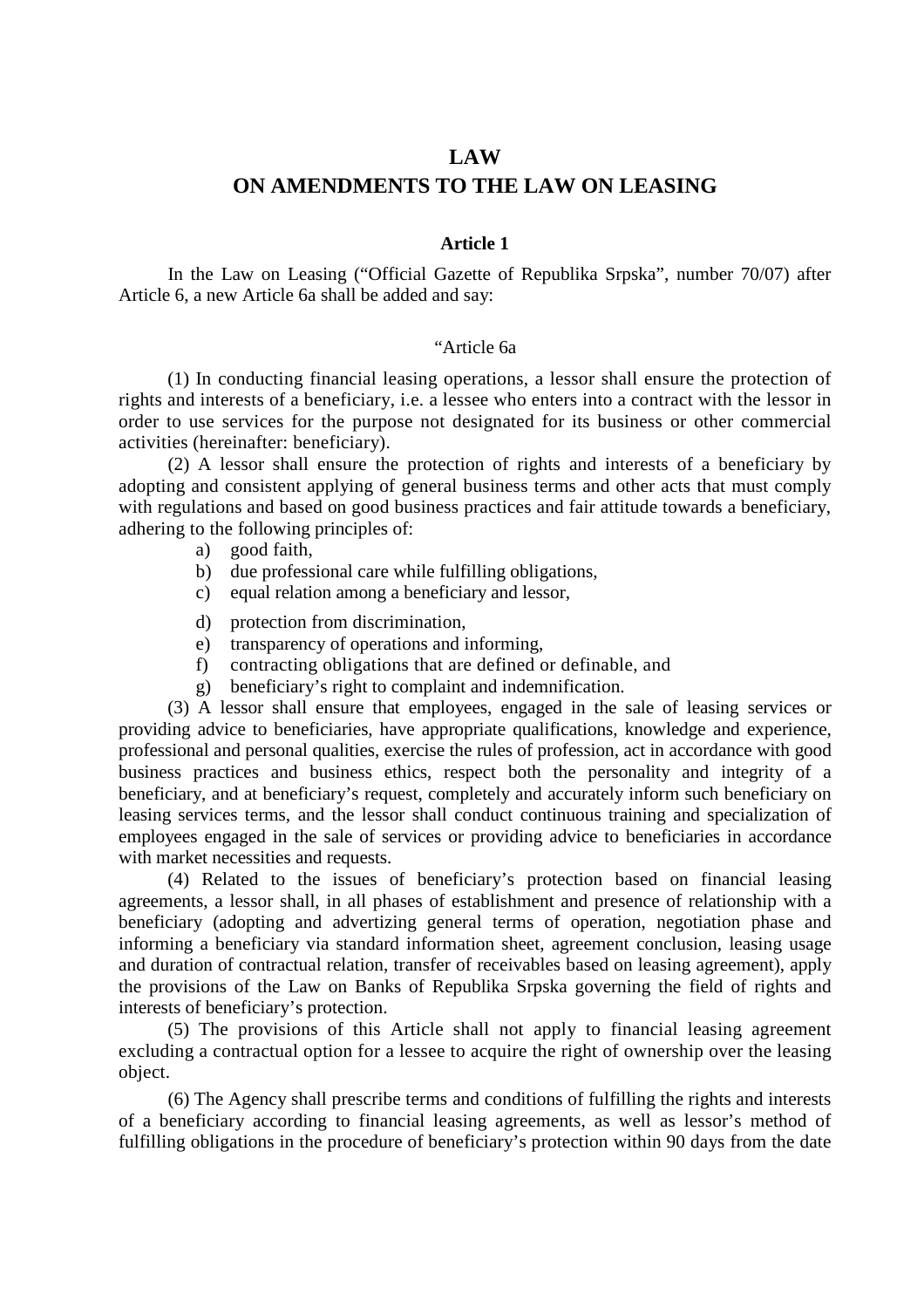of this Law coming into force."

### **Article 2**

In Article 8, a new paragraph 2 shall be added and say:

"(2) With respect to beneficiary protection issues under operational leasing agreement, the regulations regarding beneficiary's protection and obligatory relations shall be applied."

#### **Article 3**

In Article 9, new paragraphs 3 and 4 shall be added and say:

"(3) With respect to leasing agreement, interests, fees and other expenses, if variable, shall depend on contractual elements that are published officially (reference interest rate, consumer price index, etc.), and whose nature is such that their value cannot be affected by unilateral will any of the contractual parties.

(4) In leasing agreement conclusion, a lessor in addition to the agreement communicates to a beneficiary one copy of the lease payment plan considered as an integral part of the agreement while the lessor retains the other copy of this plan in its documentation."

### **Article 4**

### After Article 58, a new Article 58a shall be added and say:

### ".Article 58a

(1) A lessor shall carry out tasks and obligations in its business operations, as well as undertake measures and activities defined by the regulations governing the field of antimoney laundering and terrorism activities financing and regulations governing the introduction and application of certain interim measures for the purpose of effective implementation of international restrictive measures.

(2) A lessor shall establish a system of internal controls and internal audit, adopt policies and procedures for the purpose of detection and prevention of transactions involving criminal activities, money laundering, financing terrorism activities and activities obstructing the introduction and application of international restrictive measures, as well as undertake measures to identify all persons entering into business relations with, in accordance with the separate regulations of the Agency.

(3) A lessor shall inform authorized bodies and communicate data in accordance with the regulations governing the field of anti-money laundering and terrorism financing, and submit to the Agency a monthly report on the abovementioned, in the form prescribed by the Agency, within 90 days from the date of this Law coming into force."

### **Article 5**

In Article 69, paragraph 1, the number: "1,500" shall be replaced with the number "5,000", and the number: "15,000" shall be replaced with the number "50,000".

After item n), new items o) and p) shall be added and say:

"o) fails to submit to the Agency the reports under Article 58a, paragraph 3 of this Law and